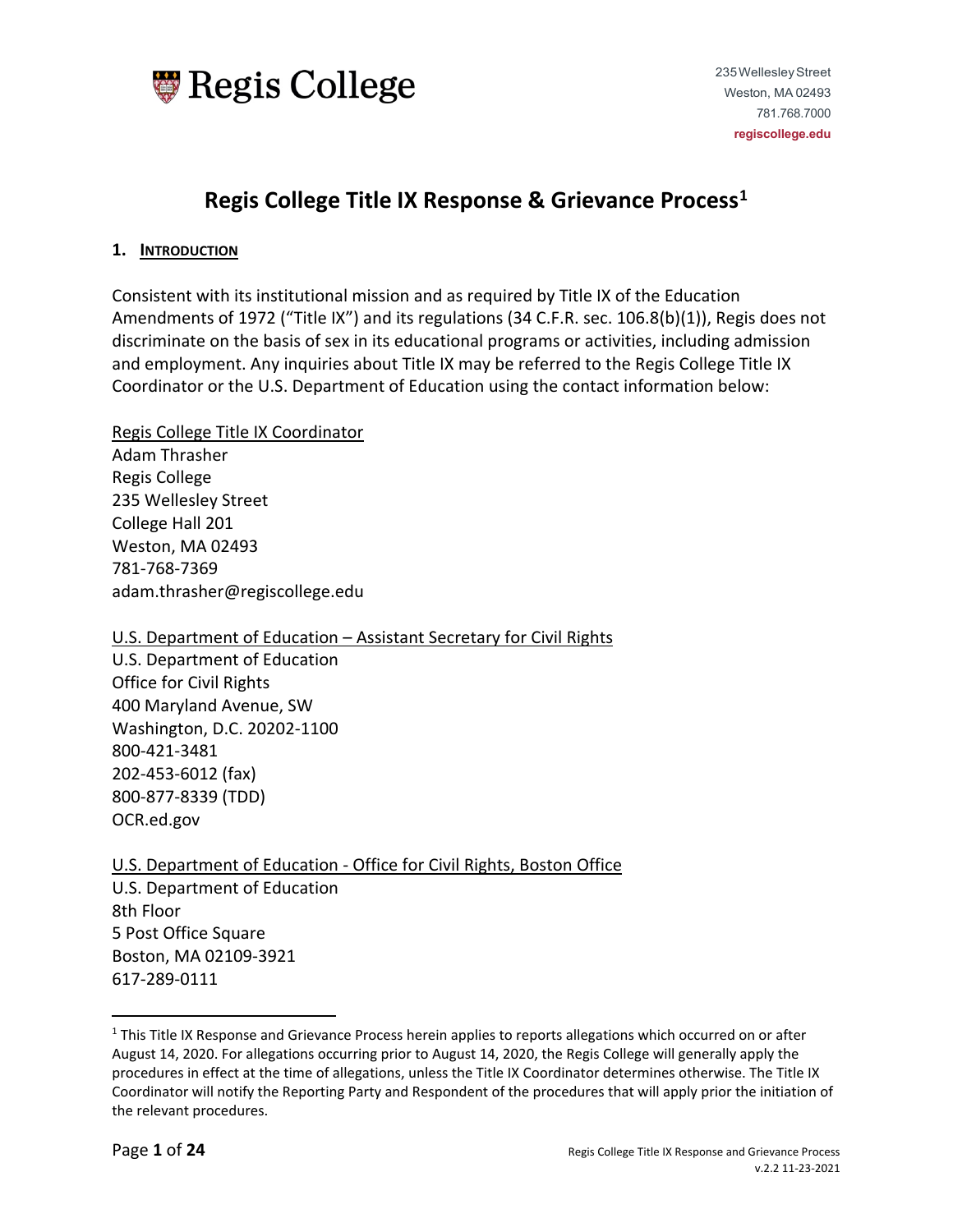

617-289-0150 (fax) OCR.Boston@ed.gov

Regis is committed to creating and maintaining a community where all individuals, including students, faculty, or staff, can work and learn together in an atmosphere free of all forms of harassment, exploitation, or intimidation. Consequently, Regis prohibits all forms of Sexual Harassment, including quid pro quo harassment, sexual assault, domestic or dating violence, stalking, gender-based violence, violence based on sexual orientation or gender identity or expression, and unwelcome conduct. Consistent with state and federal law, Regis will address all allegations of Sexual Harassment, including when reported anonymously, pursuant to the processes outlined below.

# **2. SCOPE**

Upon receipt of a report of Sexual Harassment, Regis will provide supportive measures to the involved parties and, where appropriate, investigate according to the processes outlined below.

Received reports that do not fall within the scope of this Title IX Response & Grievance Process, such as reports of sex or gender discrimination that do not constitute Sexual Harassment, may be referred to alternative Regis College processes or offices (e.g., the Student Code of Conduct, Faculty Handbook, Human Resources processes).

The procedures detailed below apply to prospective, current, and former students and employees (faculty or staff). The Title IX Coordinator will manage the response to all reports and any subsequent investigation in concert with the Offices of Undergraduate and Graduate Student Affairs (reports involving students) and/or the Office of Human Resources (reports involving employees).

## **3. CONDUCT DEFINITIONS**

- a. Consent. Consent is mutual permission between partners. To consent to something, such as a sexual act, means a person knowingly and willingly agrees to the act. A person cannot give consent if they are incapacitated by substances, if they are unconscious, or if they are asleep. An individual may be incapacitated by substances where, as result of using such substances, they are unable to act or function as they normally would (e.g., are unable to move or walk without assistance, are unable to control their body, or are unable to speak, listen, or communicate as they normally would).
- b. Sexual Harassment. Anyone may experience or commit Sexual Harassment without regard to sex, gender, gender identity, or sexual orientation, and these behaviors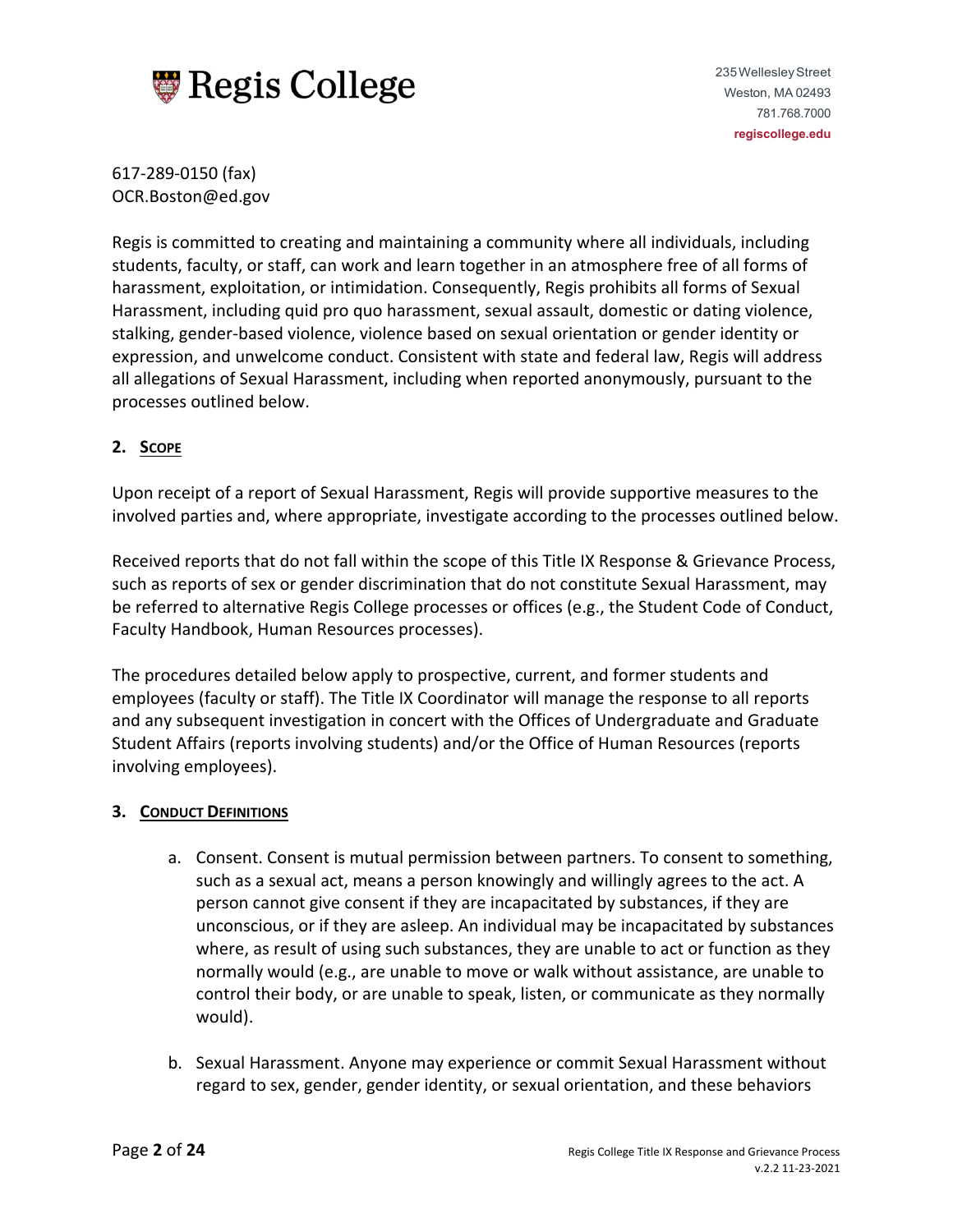

can occur between people of the same or different genders or gender identities. Sexual Harassment is conduct on the basis of sex that involves any of the following:

- i. Dating Violence. Violence committed by a person who is or has been in a social relationship of a romantic or intimate nature with the victim. The length of the relationship, the type of relationship, and the frequency of interaction between the persons involved in the relationship shall be considered in determining the existence of a social relationship.
- ii. Domestic Violence. A crime of violence committed:
	- 1. By a current or former spouse or intimate partner;
	- 2. By a person with whom the victim shares a child in common;
	- 3. By a person who is cohabitating with, or has cohabitated with, the victim as a spouse or intimate partner. The perpetrator and victim must be more than just roommates. The people cohabitating must be current or former spouses or have an intimate relationship;
	- 4. By a person similarly situated to a spouse of the victim under the domestic or family violence laws of the jurisdiction in which the crime of violence occurred;
	- 5. By any other person against an adult or youth victim who is protected from that person's act under the domestic violence laws of the jurisdiction in which the crime occurred;
- iii. Quid Pro Quo Harassment. Where a Regis College employee, either expressly or impliedly, requires a person to participate in unwelcome sexual conduct in order for the person to receive an aid, benefit or service of Regis College. Quid pro quo harassment can occur whether or not the person acquiesces to the unwelcome conduct.
- iv. Stalking. Engaging in a course of conduct (two or more acts) directed at a specific person that would cause a reasonable person to: fear for the person's safety or the safety of others; or suffer substantial emotional distress.
- v. Sexual Assault. Any sexual act directed against another person, without consent of the victim, including instances where the victim is incapable of giving consent. Sexual Assault includes the following:
	- 1. Fondling. The touching of the private body parts of another person for the purpose of sexual gratification, without the consent of the victim, including instances where the victim is incapable of giving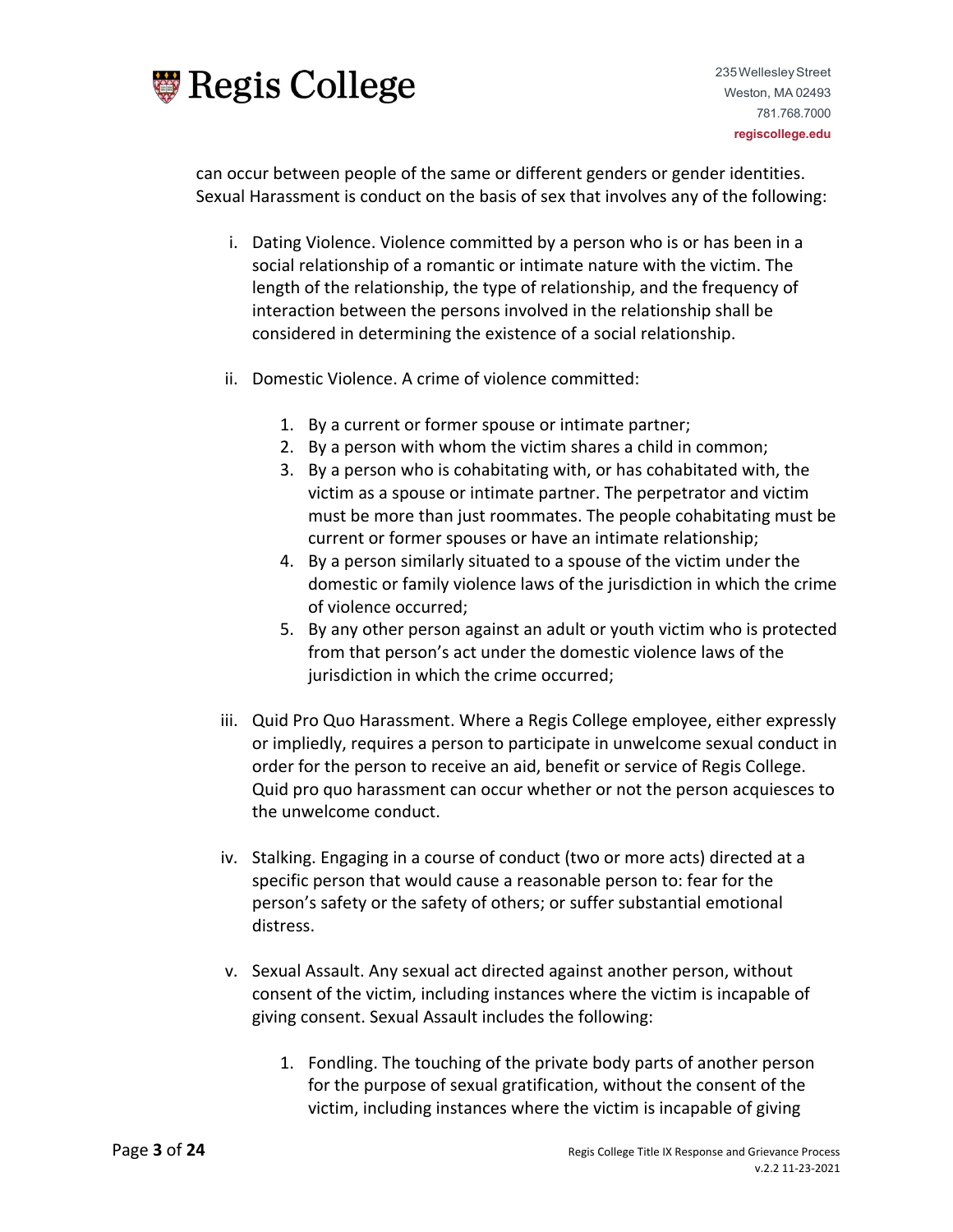

consent because of their age or because of their temporary or permanent mental incapacity.

- 2. Incest. Sexual intercourse between persons who are related to each other within the degrees wherein marriage is prohibited by law.
- 3. Rape. The penetration, no matter how slight, of the vagina or anus, with any body part or object, or oral penetration by a sex organ of another person, or an object, without the consent of the victim. This offense includes the rape of both males and females.
- 4. Statutory Rape. Sexual intercourse with a person who is under the statutory age of consent. In Massachusetts, the statutory age of consent is sixteen (16).
- vi. Unwelcome Conduct. Conduct on the basis of sex that is determined by a reasonable person to be so severe, pervasive, and objectively offensive that it effectively denies a person equal access to Regis' Educational Program or Activity. Unwelcome Conduct may include instances where an individual takes non-consensual sexual advantage of another individual ("Sexual Exploitation"). Examples of Sexual Exploitation include:
	- 1. Sexual Exploitation by Recording: recording (whether by photograph, video, audio, or other means) an individual involved in sexual activity or in an intimate or private state of undress without their knowledge or consent. Consent to sexual activity does not equate to consent to the recording of sexual activity or the recording of an individual in an intimate or private state of undress.
	- 2. Digital, Electronic, or Media Based Sexual Exploitation: dissemination (whether by mail, e-mail, internet, social media web site, electronic, or any other means) of any recording of an individual involved in sexual activity or in an intimate or private state of undress without their knowledge or consent.
	- 3. Voyeurism: observation of an individual involved in sexual activity or in an intimate or private state of undress without their knowledge or consent.

# **4. PROCESS DEFINITIONS**

a. Decision Maker. The Decision Maker reviews the Relevant evidence and makes the Determination of Responsibility (see below). Depending on available staffing, the Decision Maker may or may not be the same individual as the Hearing Officer. If not the same individual, both the Hearing Officer and Decision Maker must be present during a hearing.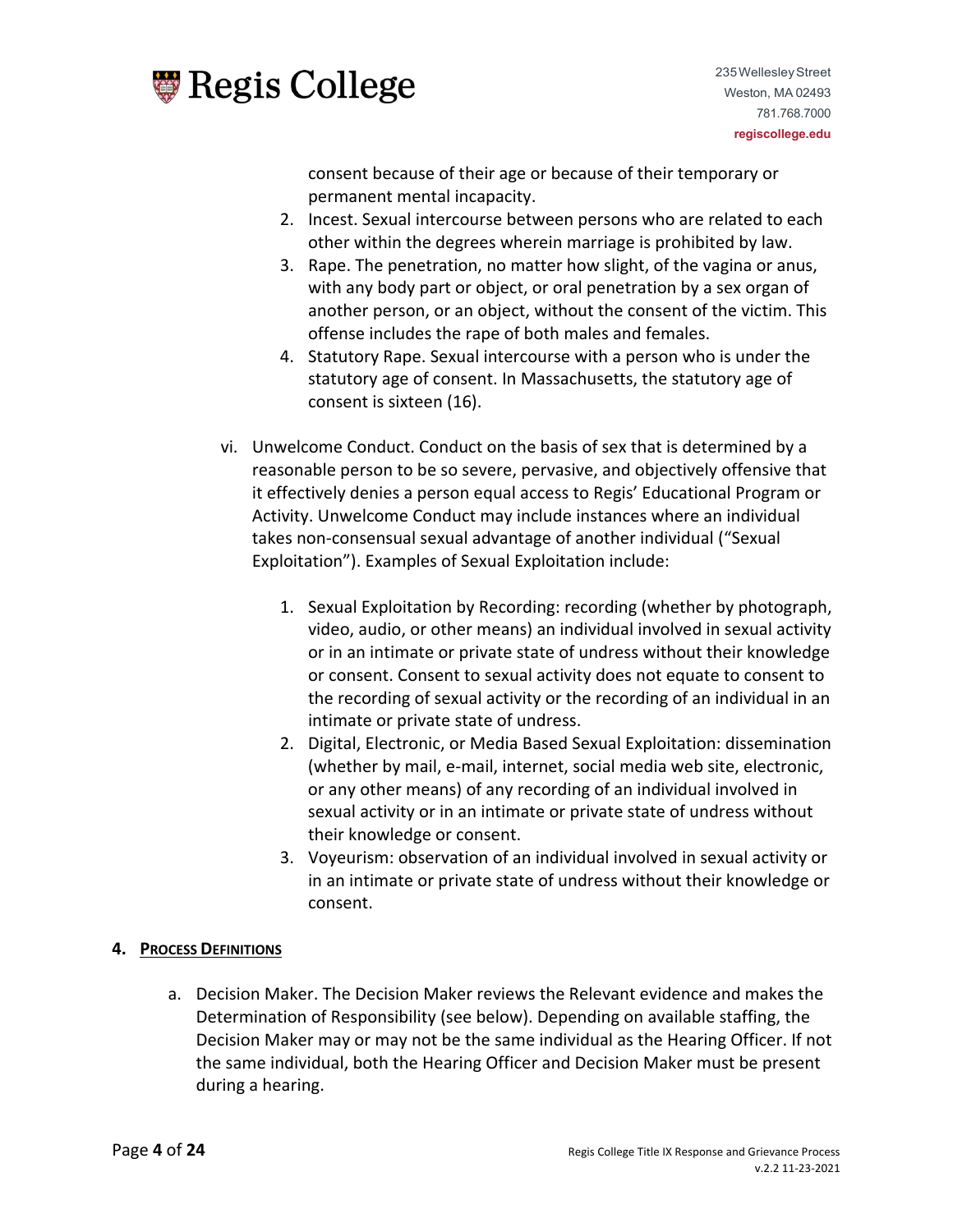

- b. Directly Related. Information is directly related to a Reporting Party's allegations of Sexual Harassment where it has some plausible connection to those allegations and may include information that indicates that a Respondent did or did not engage in prohibited conduct described in Section 3, Conduct Definitions. Information may be Directly Related even where Regis College does not rely upon it in making a Determination of Responsibility. Not all Directly Related information will necessarily be considered Relevant.
- c. Educational Program or Activity. Locations, events, or circumstances where Regis College exercises substantial control over a Respondent and the circumstances in which Sexual Harassment occurs, including buildings owned or controlled by recognized student organizations.
- d. Hearing Advisor. A Hearing Advisor asks questions of Reporting Party or Respondent and any witnesses during a hearing.
- e. Hearing Officer. The Hearing Officer manages the hearing process (see below) and makes determinations regarding Relevance. Depending on available staffing, the Hearing Officer may or may not be the same individual as the Decision Maker. If not the same individual, both the Hearing Officer and Decision Maker must be present during a hearing.
- f. Relevant or Relevance. Information is relevant if 1) it has any tendency to make a fact more or less probable than it would be without the information and 2) the fact is of consequence in the matter. Information is not relevant where:
	- i. Related to the Reporting Party's sexual disposition or prior sexual behavior, unless:
		- 1. Offered to prove that someone other than the Respondent committed the alleged conduct, or
		- 2. Related to Reporting Party's prior sexual behavior with respect to Respondent and is offered to prove consent.
	- ii. Protected by a legally recognized privilege. Regis College will not require, allow, rely upon, or otherwise use questions or information that constitute, or seek disclosure of, information protected under a legally recognized privilege, unless the person holding such privilege has waived the privilege.
	- iii. Derived from a party's medical, psychological, or similar records, unless that party has provided prior written consent.
	- iv. It is duplicative or repetitive.
- g. Reporting Party. A person alleging that another committed Sexual Harassment against them. May also be referred to as a "party" or "parties".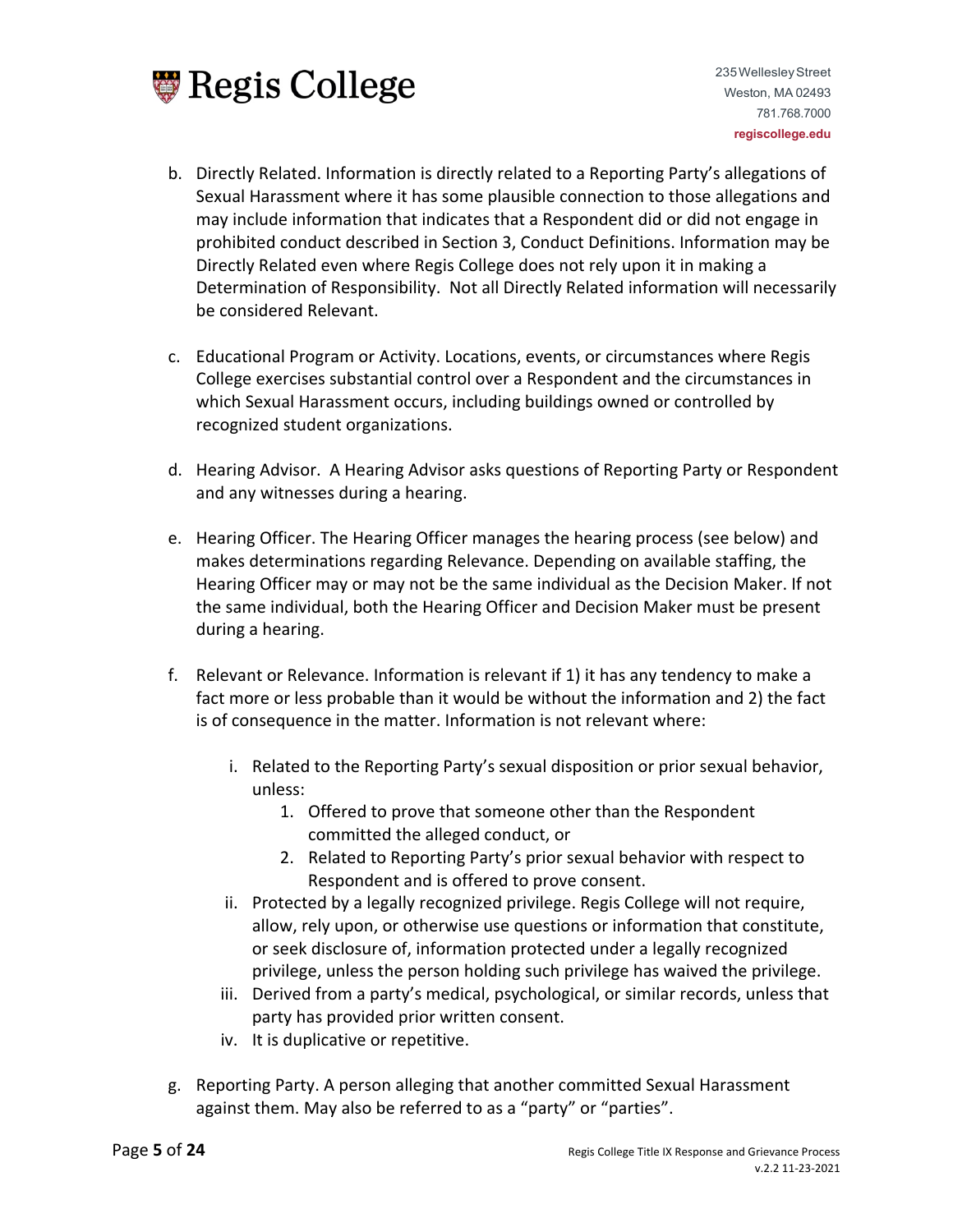

h. Respondent. A person who has allegedly committed Sexual Harassment. May also be referred to as a "party" or "parties".

## **5. RECOMMENDED ACTION**

If a member of the Regis community is involved in an incident of Sexual Harassment, particularly an incident involving physical harm or threats of physical harm, they may wish to consider the following course of action:

- a. Get to a safe place as soon as possible.
- b. Call someone they trust for help or support. See "Support Resources" below.
- c. Consider taking steps to preserve evidence. If the incident occurred within five (5) days, it is best not to shower, bathe, or change clothes—even if Reporting Party did any of these things, evidence can still be collected. If Reporting Party has changed clothes, they should bring the clothes they were wearing during the assault to the hospital.
- d. Get Medical Attention. Regis will facilitate access to medical treatment, including Regis College Health Services where appropriate, and will facilitate transportation from the Regis campus to a hospital or health professional for medical treatment. Individuals seeking such transportation should contact the Regis College Police Department (College Hall 102, 781-768-7111). In emergency circumstances, an ambulance will be called. If the circumstances are not emergent, a taxi or similar service may be used. Even if there is no obvious sign of physical injury, internal injuries are possible. Early testing and treatment for sexually transmitted infections (STIs) and possible pregnancy can prevent further problems.
- e. Seek Counseling. It is often helpful for involved parties to seek counseling. The crisis intervention and counseling services provided by Regis (see below) are available to all members of the Regis community. Additionally, there are many resources in the community that are available.

| Resource        | Location        | Contact           | Phone        | Email/Web Address                   |
|-----------------|-----------------|-------------------|--------------|-------------------------------------|
| Name            |                 |                   |              |                                     |
| Regis College   | College         |                   | 781.768.7111 | safety@regiscollege.edu             |
| Police          | <b>Hall 102</b> |                   | or           |                                     |
| Department      |                 |                   | 781.768.7777 |                                     |
| Title IX        | College         | Adam              | 781.768.7369 | adam.thrasher@regiscollege.edu      |
| Coordinator     | <b>Hall 201</b> | Thrasher          |              |                                     |
| Deputy Title IX | Lower           | <b>Bridget</b>    | 781.768.7508 | bridget.buoniconti@regiscollege.edu |
| Coordinator /   | Student         | <b>Buoniconti</b> |              |                                     |

#### **6. SUPPORT RESOURCES**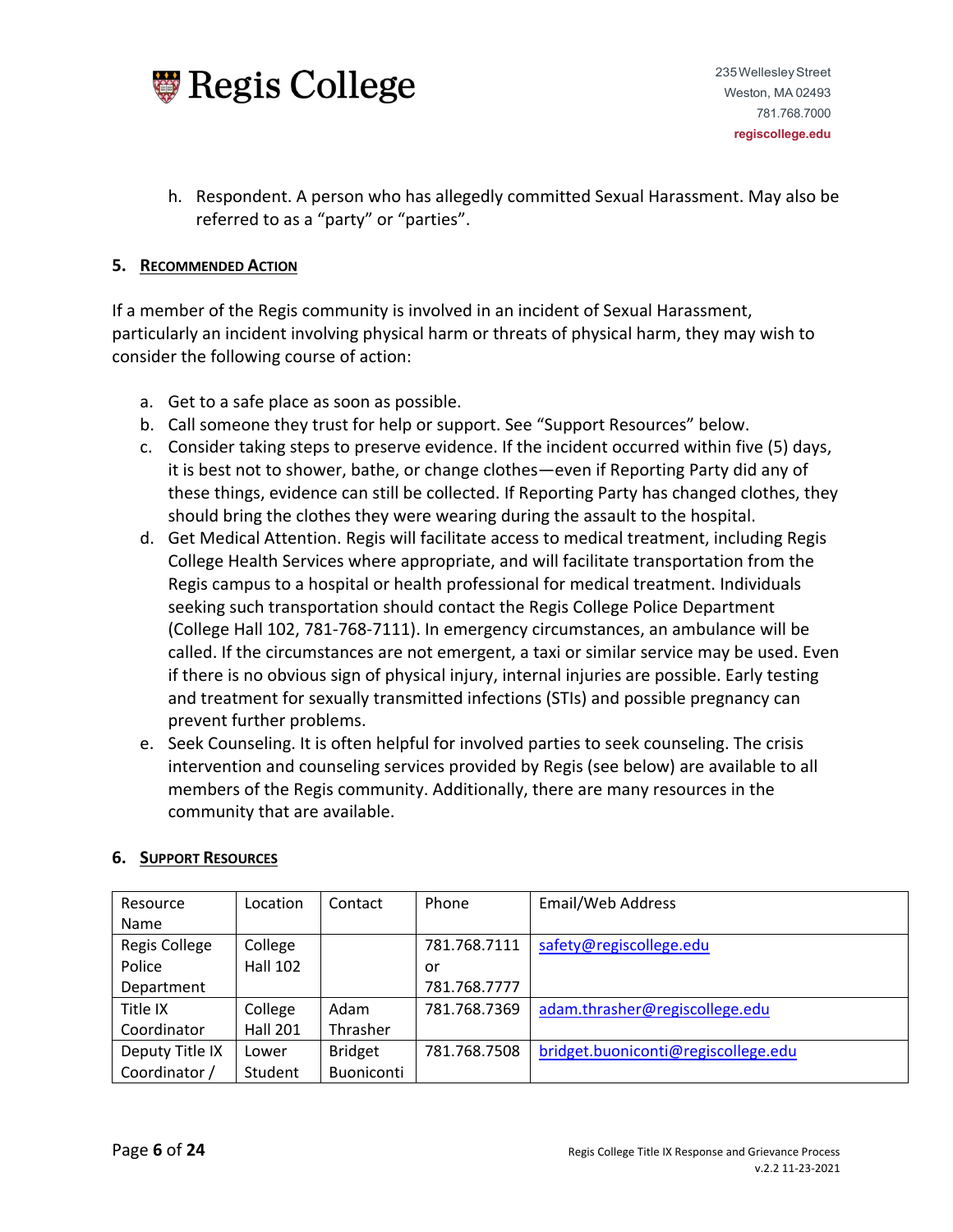

| Office of              | Center          |          |              |                                                    |
|------------------------|-----------------|----------|--------------|----------------------------------------------------|
| Residence Life         | 123             |          |              |                                                    |
| Dean of                | Upper           | Walter   | 781.768.7029 | walter.horner@regiscollege.edu                     |
| <b>Student Affairs</b> | Student         | Horner   |              |                                                    |
|                        | Center          |          |              |                                                    |
|                        | 213             |          |              |                                                    |
| Associate Vice         | St.             | Joan     | 781.768.7212 | joan.sullivan@regiscollege.edu                     |
| President of           | Joseph          | Sullivan |              |                                                    |
| Human                  | <b>Hall 233</b> |          |              |                                                    |
| <b>Resources</b>       |                 |          |              |                                                    |
| Guardian               |                 |          |              | https://regiscollege.guardianconduct.com/incident- |
| (Regis' third-         |                 |          |              | reporting                                          |
| party operated         |                 |          |              |                                                    |
| hotline system;        |                 |          |              |                                                    |
| reports may be         |                 |          |              |                                                    |
| filed here             |                 |          |              |                                                    |
| anonymously)           |                 |          |              |                                                    |

#### ON-CAMPUS CONFIDENTIAL RESOURCES

| Center for      | Maria Hall   | Tammi              | 781.768.7290 | tammi.magazzu@regiscollege.edu      |
|-----------------|--------------|--------------------|--------------|-------------------------------------|
| Health and      | Lower Level  | Magazzu            |              |                                     |
| Wellness        |              |                    |              |                                     |
| Regis           | Maria Hall   | Kathryn            | 781.790.7290 | kathryn.klickstein@regiscollege.edu |
| Counseling      | Lower Level  | Klickstein         |              |                                     |
| <b>Services</b> |              |                    |              |                                     |
| Center for      | St. Joseph   | <b>Father Paul</b> | 781.768.7027 | paul.kilroy@regiscollege.edu        |
| Ministry and    | Hall Suite 4 | Kilroy             |              |                                     |
| Service         |              |                    |              |                                     |

# OFF-CAMPUS RESOURCES (\*denotes confidential resources)

| <b>Resource Name</b>     | Location   | Phone/Website                      | Services Provided                |
|--------------------------|------------|------------------------------------|----------------------------------|
| ReachMA*                 | Waltham,   | 781.891.0724 (general support)     | 24 hour hotline; ongoing support |
|                          | MA         | 800.899.4000 (hotline);            | for survivors of dating and      |
|                          |            | www.reachma.org                    | domestic violence                |
| <b>Boston Area Rape</b>  | Boston, MA | 800.841.8371; www.barcc.org        | 24 hour hotline; ongoing support |
| Crisis Center*           |            |                                    | for survivors of rape            |
| Newton-Wellesley         | Newton,    | 617.243.6521; www.nwh.org, click   | Medical treatment; access to     |
| <b>Hospital Domestic</b> | MA         | here for Domestic and Sexual       | Sexual Assault Nurse Examiner    |
| Violence/Sexual          |            | Violence Services; 2014 Washington | (SANE) Nurse; pregnancy and      |
| Assault Program*         |            | Street, Newton, MA 02462           | Sexually Transmitted Infection   |
|                          |            |                                    | (STI) testing;                   |
| <b>Weston Police</b>     | Weston,    | 617.339.6720;                      | Assistance in pursuing legally   |
| Department               | MA         | www.weston.org/1507/Police-        | enforced restraining or          |
|                          |            | Department                         | protective orders and criminal   |
|                          |            |                                    | action                           |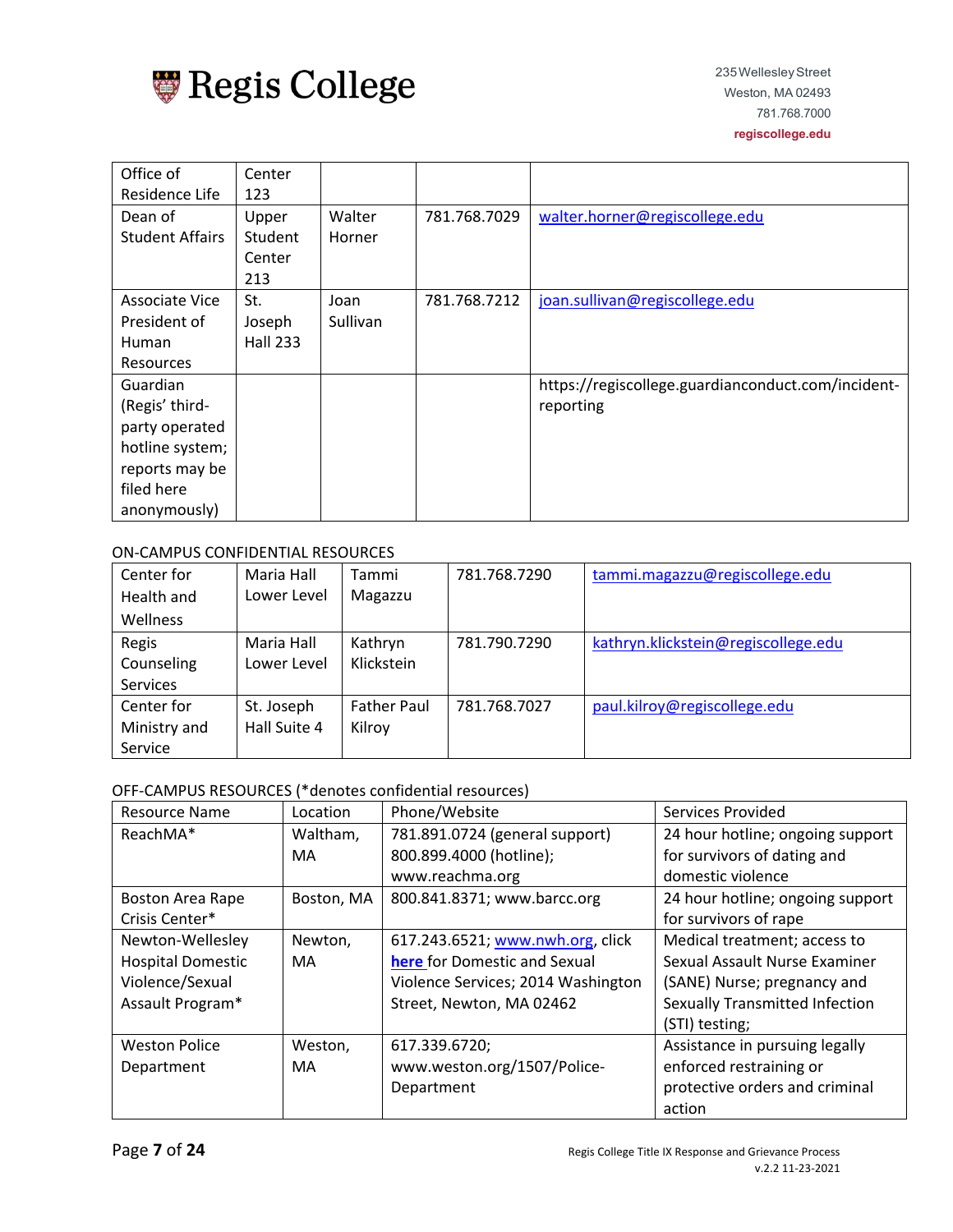

| Massachusetts State | Weston, | 781.431.5050;                    | Assistance in pursuing legally    |
|---------------------|---------|----------------------------------|-----------------------------------|
| Police (Weston      | MA      | www.mass.gov/orgs/massachusetts- | enforced restraining or           |
| barracks)           |         | state-police                     | protective orders and criminal    |
|                     |         |                                  | action                            |
| AllOne Health       | n/a     | 800.451.1834; click here         | Support for employees and their   |
| Resources Employee  |         |                                  | household members including       |
| Assistance Program* |         |                                  | free confidential counseling,     |
|                     |         |                                  | (both in person and telephonic    |
|                     |         |                                  | counseling); support,             |
|                     |         |                                  | legal/financial and work-life     |
|                     |         |                                  | consultation, 24 hours a day. See |
|                     |         |                                  | Human Resources Benefits page     |
|                     |         |                                  | in Regis Resources.               |

# **7. REPORTING**

Regis seeks to create an environment that encourages the reporting of Sexual Harassment, gender discrimination, and other concerning conduct on the basis of sex, sexual orientation, or gender identity. Reporting Parties or others with information about an incident may report incidents to Regis College Police, Weston Police, Massachusetts State Police, the Office of Student Affairs, the Associate Vice President of Human Resources, the Deputy Title IX Coordinator, or the Title IX Coordinator.

Reporting Parties may submit reports anonymously using Guardian, Regis' third-party operated reporting system (https://regiscollege.guardianconduct.com/incident-reporting) . Regis may be limited, however, in its ability to respond to reports submitted anonymously.

Reporting parties may utilize this Regis College Title IX Response and Grievance Process concurrently with any external civil or criminal process.

a. Criminal Reporting

Reporting Parties may decide whether or not to file a criminal report with Regis Campus Police or local law enforcement. Reporting an incident to the police does not commit a Reporting Party to further legal action or participation in any criminal proceeding. Should a Reporting Party choose to file a report, they will be asked to provide as much detail as possible. The earlier an incident is reported, the easier it will be for the police to investigate the crime and prosecute the case successfully. If desired, Regis personnel will assist Reporting Parties in contacting police to file a report.

Individuals seeking to have restraining orders or orders of protection enforced on the Regis campus should notify either the Regis College Police Department (781-768-7111, [safety@regiscollege.edu\)](mailto:safety@regiscollege.edu) or the Title IX Coordinator (781-768-7369,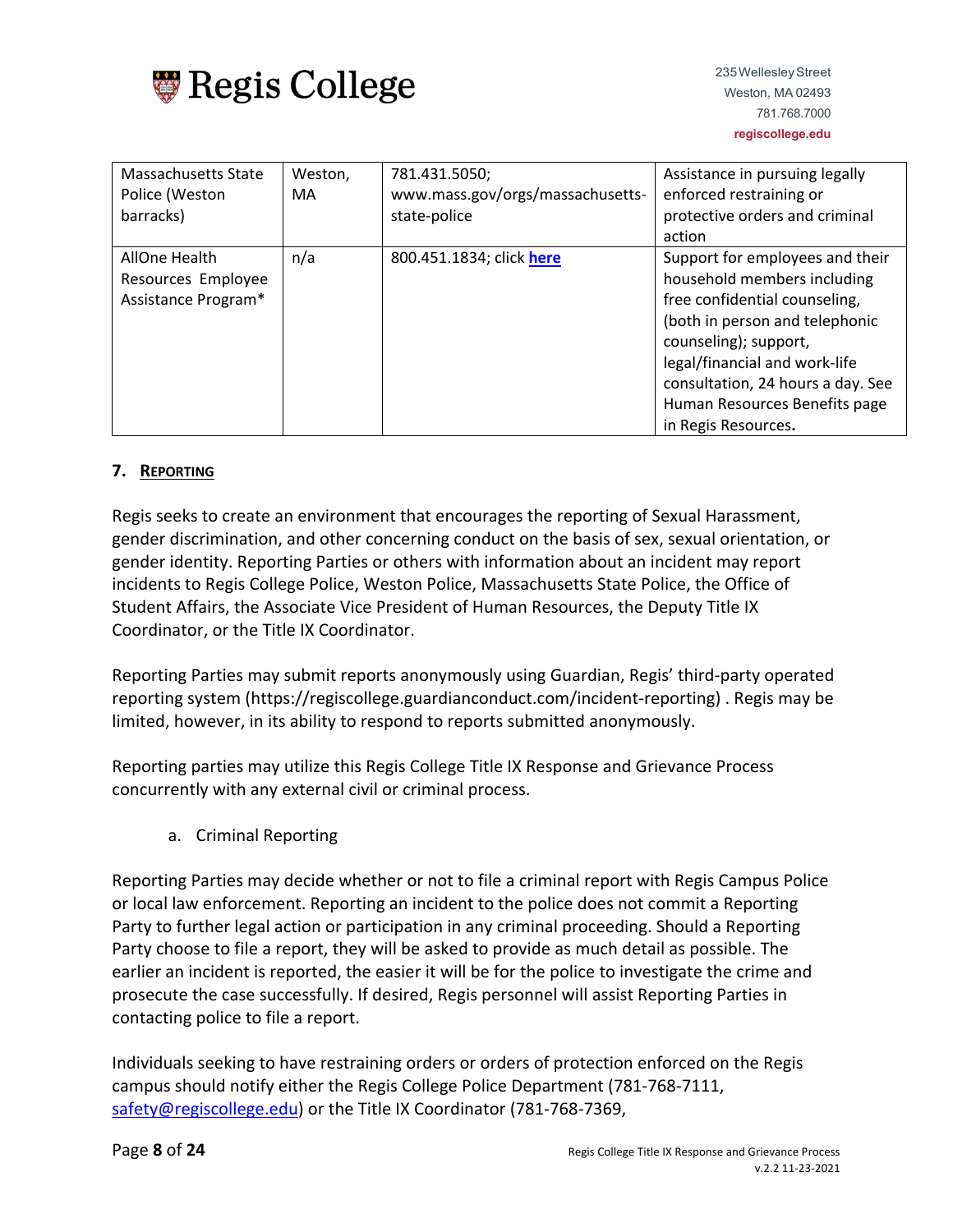

[adam.thrasher@regiscollege.edu\)](mailto:adam.thrasher@regiscollege.edu). Regis will assist in the enforcement of any lawfully issued restraining orders or orders of protection.

b. Disclosure of Reports

In order to respond to reports, provide support to Reporting Party and Respondent, comply with legal responsibilities, and keep track of trends within the community, the Regis official who receives a report will refer it to other Regis administrators on a limited need-to-know basis. Depending on the circumstances, the following administrators will be informed of a report: Title IX Coordinator, Deputy Title IX Coordinator, Dean of Students, Associate Vice President of Human Resources, Chief of Regis College Police Department. Regis will not disclose the identity of Reporting Party or Respondent except as set forth in this Title IX Response and Grievance Process, as otherwise necessary to carry out the disciplinary process, or as permitted under state or federal law.

Campus security authorities, including the Title IX Coordinator, who receive a report of sexual assault, dating violence, domestic violence, or stalking will notify the Regis College Police Department of the incident, but will not include personally identifying information without Reporting Party's consent. The purposes of this notification are to determine whether the greater Regis community should be warned about a crime that represents a threat to students and employees or a potentially dangerous situation and to collect crime statistics. Consistent with federal law, Regis will assess whether a timely warning or emergency notification is required, which, in limited circumstances, may result in the release of Reporting Party's identity. The Regis College Police Department will investigate all received reports, but investigation may be limited where a Reporting Party has decided not to report their personally identifying information.

The Title IX Coordinator will inform the Associate Vice President of Diversity and Inclusion/ Chief Diversity Office of the nature of the report, but will not include any personally identifiable information. The purpose of this report is to track reporting trends and campus climate concerns within the Regis community.

# **8. RETALIATION PROHIBITED**

Regis prohibits retaliation against any person involved in a report of Sexual Harassment, gender discrimination, or other concerning conduct on the basis of sex, sexual orientation, or gender identity or against any person participating in the Title IX investigation or hearing in any manner. Retaliation may include threats, intimidation, coercion, reprisals, and/or adverse actions related to employment or education. Individuals engaging in retaliation may be subject to disciplinary action under the student conduct process (students) or Human Resources processes (faculty and staff).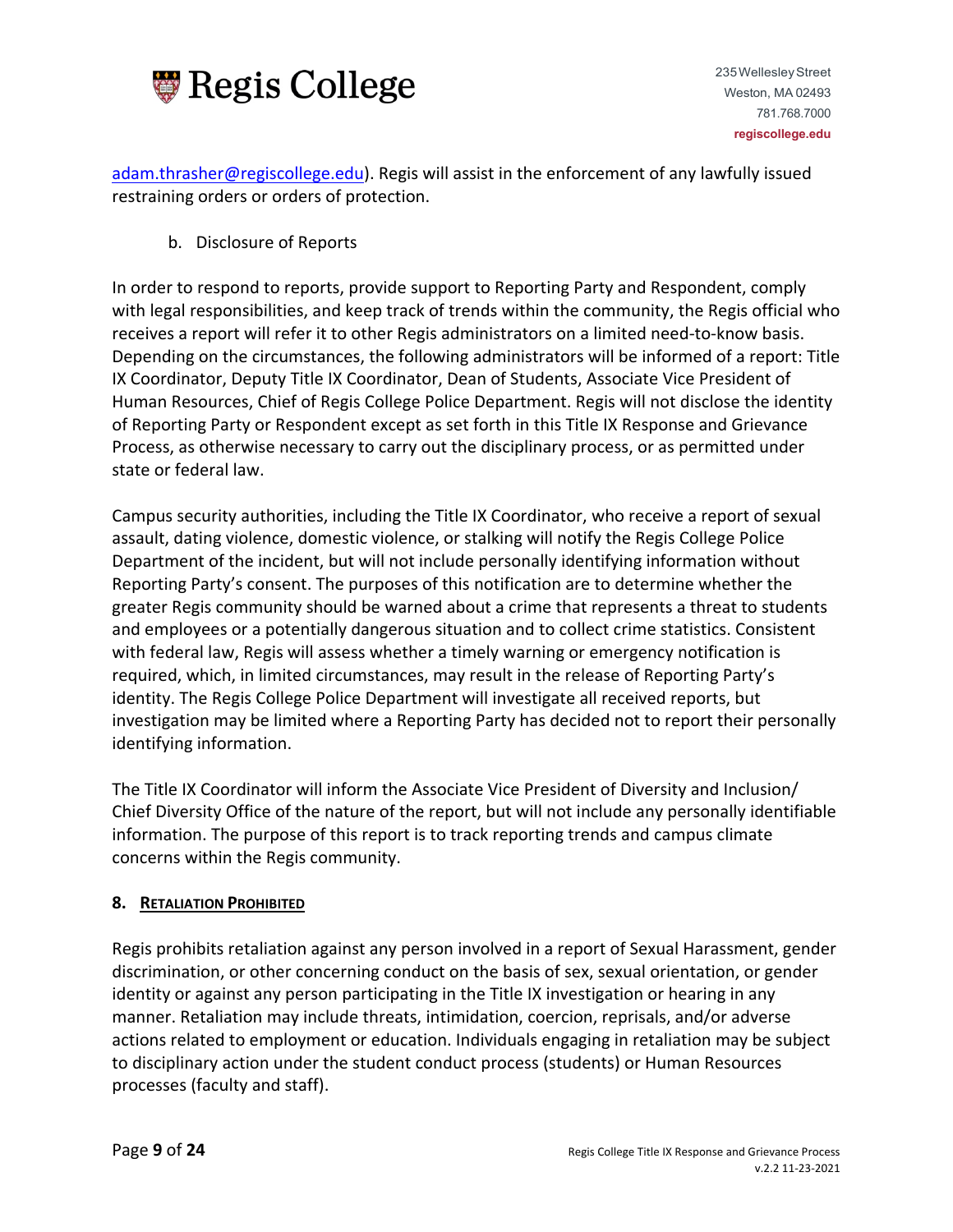

## **9. STUDENT CONDUCT AMNESTY (STUDENTS)**

Regis does not want a student's use of drugs or alcohol to discourage them from reporting an incident of Sexual Harassment, gender discrimination, or other concerning conduct based on sex, sexual orientation, or gender identity. As a result, Regis will grant student conduct amnesty to students involved in a reported incident for their personal use of prohibited or illegal drugs or alcohol in connection with that incident. In other words, Regis will not pursue student conduct sanctions for a student's own use of prohibited or illegal drugs or alcohol occurring in the context of a reported incident. Regis will not provide this amnesty, and will pursue student conduct sanctions, for students who provide drugs or alcohol to another individual in a prohibited or illegal manner.

Beyond alcohol or drug use, Regis will not pursue student conduct sanctions against a student involved in a report of Sexual Harassment unless the report was not made in good faith or the student's conduct placed the health and safety of another person at risk.

#### **10. RESPONSE TO REPORTS & SUPPORTIVE MEASURES**

Regis College will respond to all reports of Sexual Harassment, gender discrimination, and other concerning conduct based on sex, sexual orientation, or gender identity. Regis will make appropriate supportive measures reasonably available to both Reporting Party and Respondent to maintain or restore their participation in the Regis community. The Title IX Coordinator is responsible for coordinating the effective implementation of supportive measures.

Supportive measures may promote safety, protect Regis' education environment, and/or deter further Sexual Harassment or other concerning conduct based on sex, sexual orientation, or gender identity. Supportive measures are not punitive in nature and may not unreasonably burden a party involved in a report. Examples of supportive measures include, but are not limited to: new residential housing assignments; academic leaves of absence or withdrawals; changes to a working arrangement; Regis College Police escorts; parking privileges; Regis-issued no-contact orders; and class schedule modifications. Further, Regis will assist in the enforcement of any lawfully issued restraining orders or orders of protection.

Supportive measures are available to Reporting Parties and Respondents whether or not a Formal Complaint (see below) has been submitted. Supportive measures are available to Reporting Parties and Respondents regardless of where the alleged conduct occurred, or whether or not it occurred outside of Regis' programs or activities. Requests for supportive measures should be communicated to the Title IX Coordinator (781-768-7369, [adam.thrasher@regiscollege.edu\)](mailto:adam.thrasher@regiscollege.edu).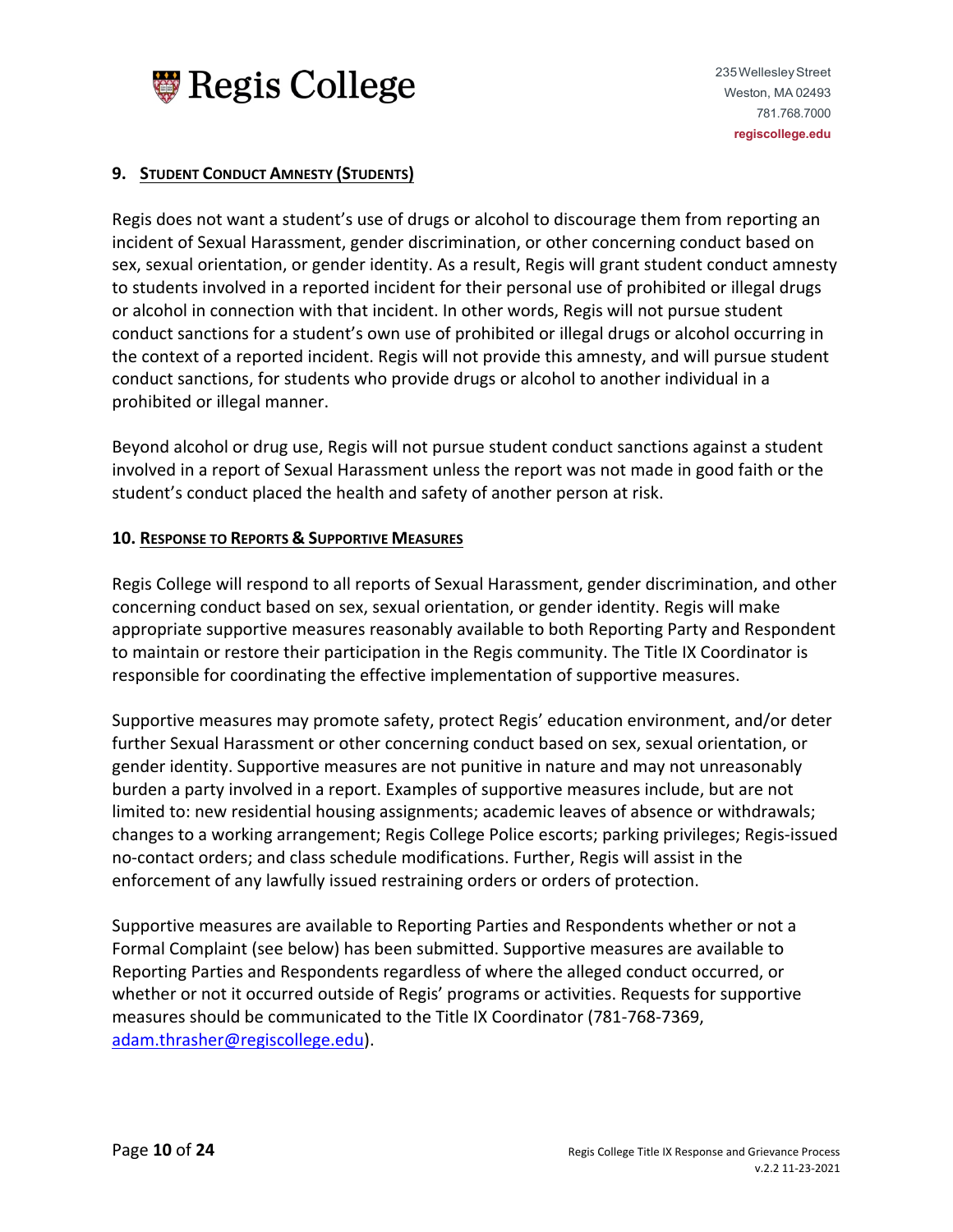

In order to provide certain supportive measures, Regis may need to disclose a Reporting Party's and/or Respondent's identity to certain Regis staff. Such disclosure will be made on a strict need-to-know basis.

## **11. EMERGENCY REMOVAL**

Regis College may remove a Respondent from its Educational Program or Activity (or any portion thereof) if the following conditions are satisfied:

- 1. Regis officials conduct an individualized safety/risk analysis of Respondent and the specific circumstances;
- 2. That analysis indicates there is an immediate threat to the physical health or physical safety of one or more individuals;
- 3. The threat specifically arises out of the allegations of Sexual Harassment or other concerning conduct based on sex, sexual orientation, or gender identity.

If an Emergency Removal is needed, Respondent will receive written notice including the specific facts relied upon for the removal. Upon receipt of this notice, Respondent must vacate the indicated Regis College Educational Program or Activities, property, or portion thereof. After vacating, Respondent may immediately challenge the Emergency Removal by submitting the reasons for the challenge in writing to the Title IX Coordinator within five (5) business days of the removal. An Emergency Removal may be overturned if Respondent provides specific facts indicating that the removal decision was incorrect. The Title IX Coordinator will review the challenge and provide a decision within five (5) business days of receiving the challenge.

# **12. ADMINISTRATIVE LEAVE (EMPLOYEES)**

Following a Formal Complaint, Regis College may place a non-student employee Respondent on administrative leave pending an investigation, hearing, and/or Determination of Responsibility according to standard Human Resources practice.

# **13. FORMAL COMPLAINTS**

Reporting Parties who seek a full investigation of a report of Sexual Harassment may submit a Formal Complaint. A Formal Complaint is the beginning of an investigation process that seeks to gather evidence Directly Related to a Reporting Party's allegations of Sexual Harassment.

A Formal Complaint is a document submitted by a Reporting Party who is a current, former, or prospective student or employee who is participating in or attempting to participate in a Regis College Educational Program or Activity and which alleges that a Respondent committed Sexual Harassment. When a Formal Complaint is filed, Reporting Party and Respondent will be notified of each other's identity; the conduct alleged; the date, time and location, if known, of the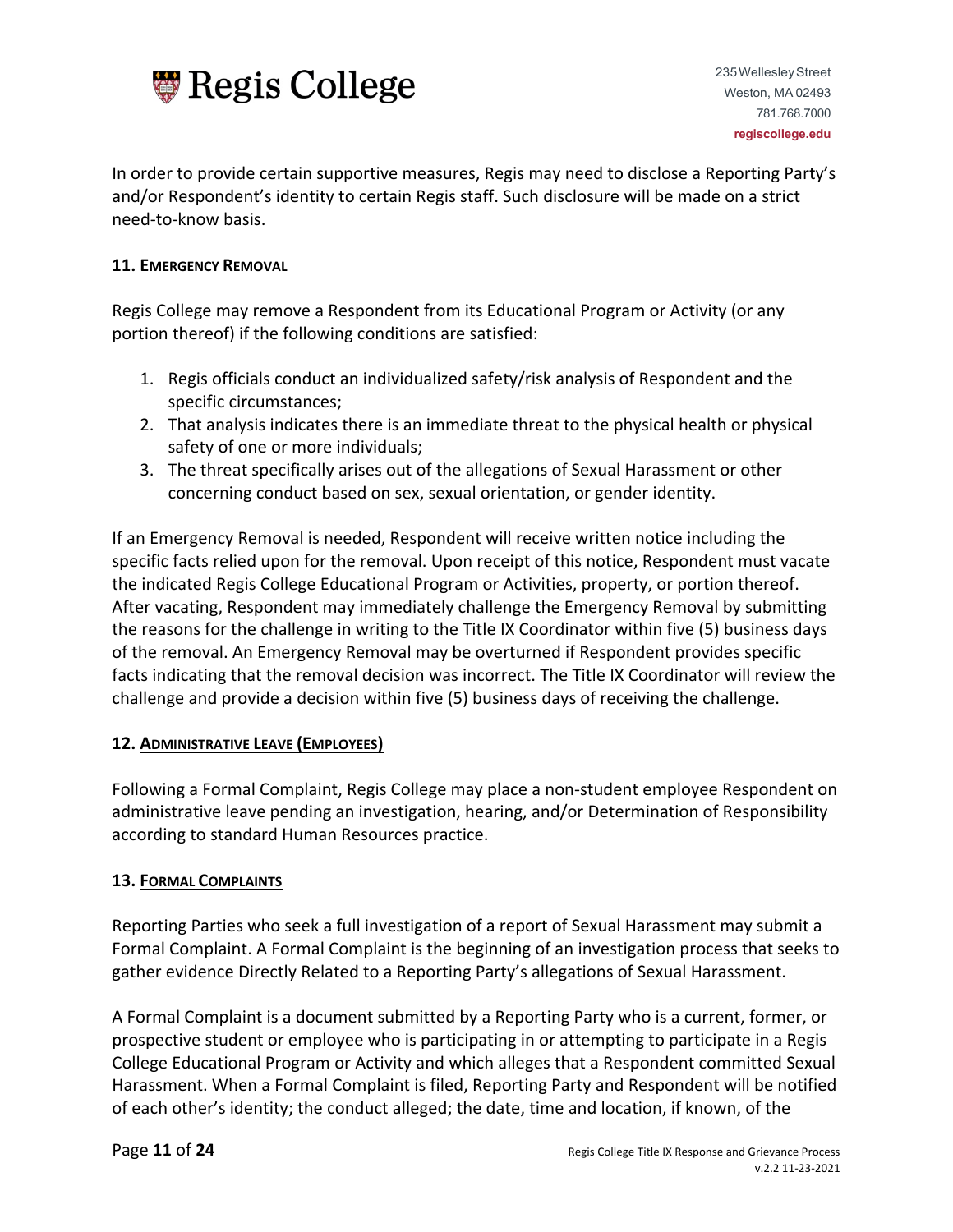

alleged conduct; the standards (see Conduct Definitions above) allegedly violated; and the alleged conduct which violated those standards.

Supportive measures (see above) are available to Reporting Parties and Respondents whether a Formal Complaint is submitted or not.

Upon receiving an initial report, the Title IX Coordinator will notify a Reporting Party about how to submit a Formal Complaint. A Reporting Party may submit a Formal Complaint to the Title IX Coordinator using the contact information or address above. In order to verify the identity of the Reporting Party submitting a Formal Complaint, any electronic submission must occur via Regis College e-mail or using a Regis College platform (e.g., Office 365, OneDrive). The Title IX Coordinator may also submit a Formal Complaint, even if the person alleged to be the victim does not wish to file a Formal Complaint or participate in the investigation and hearing process.

Regis College must dismiss Formal Complaints in the following circumstances:

- 1. The alleged conduct would not satisfy the definition of Sexual Harassment even if proved.
- 2. The alleged conduct did not occur within the scope of a Regis College Educational Program or Activity.
- 3. The alleged conduct did not occur against a person in the United States.

Regis College may dismiss Formal Complaints in the following circumstances:

- 1. Reporting Party seeks to withdraw their Formal Complaint.
- 2. Respondent is no longer enrolled as a student at Regis College or employed by Regis College.
- 3. Circumstances prevent Regis College from gathering sufficient evidence to reach a determination.

A Reporting Party or Respondent may appeal the dismissal of a Formal Complaint according to the process below (see Appeals).

Formal Complaints that are dismissed may be investigated through an alternative process – for example, the Student Code of Conduct, the Employee Grievance Procedure, the Employee Policy on Discrimination.

## **14. INVESTIGATION AND HEARING ACCOMMODATIONS**

Regis will work with individuals to provide reasonable accommodations, modifications, or auxiliary aids and services that will facilitate their participation in the investigation and hearing process (e.g., translation, sign language interpretation). Individuals seeking accommodations should notify the Title IX Coordinator as soon as possible. The Title IX Coordinator may consult with the Office of Student Disability and Accessibility Services or Human Resources in order to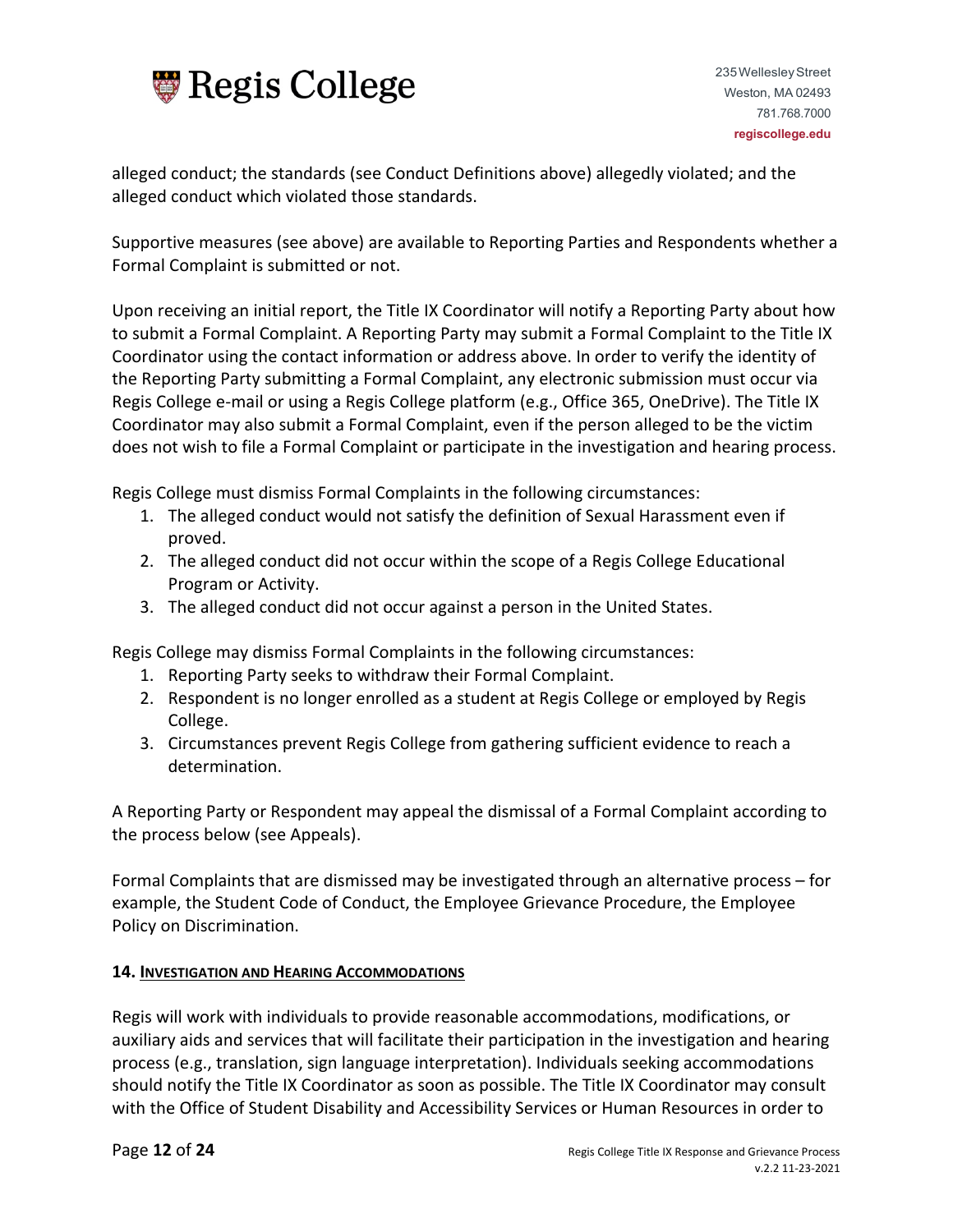

implement reasonable accommodations – this consultation may require the disclosure of the individual's identity.

#### **15. INVESTIGATION OF FORMAL COMPLAINTS**

All investigators, Hearing Officers, and Decision Makers shall be impartial and will receive not less than annual training on issues relating to Sexual Harassment, investigatory procedures, and hearing procedures to protect the safety and rights of students and employees and promote accountability.

The assignment of the investigator(s) is in the sole discretion of the Title IX Coordinator or designee and will be selected from a pool of impartial and trained individuals. Investigators may be either employees of Regis College or external to Regis College.

The Title IX Coordinator will provide the name(s) of the investigators to Reporting Party and Respondent in writing. Reporting Party and Respondent will then have three (3) business days to inform the Title IX Coordinator or their designee in writing if they have any valid reason to think that the named investigators cannot serve impartially due to bias or conflict of interest. The Title IX Coordinator or their designee will review the stated reasons and will determine whether a different investigator(s) should be assigned. The determination of the Title IX Coordinator or their designee as to the ability of an investigator to participate in the investigation is final.

Regis College is ultimately responsible for gathering evidence and for proving whether or not a Respondent is found responsible for committing a violation. Respondents are presumed to be not responsible until the conclusion of the grievance process.

a. Fact Gathering

Regis seeks to gather information Directly Related to allegations of Sexual Harassment by conducting interviews of Reporting Party, Respondent, and witnesses, by reviewing available documentation, files or media, or by other reasonable means. The fact gathering process will be completed within twenty (20) business days of when the Respondent is notified of the Formal Complaint. The completion of the fact gathering process may be delayed due to good cause. The Title IX Coordinator will notify Reporting Party and Respondent in writing of any such delay.

A Reporting Party's or Respondent's participation in the investigation of a Formal Complaint is voluntary. If a Reporting Party or Respondent chooses not to participate, that decision will not be used against them, but the investigation will proceed and a Determination of Responsibility may be made.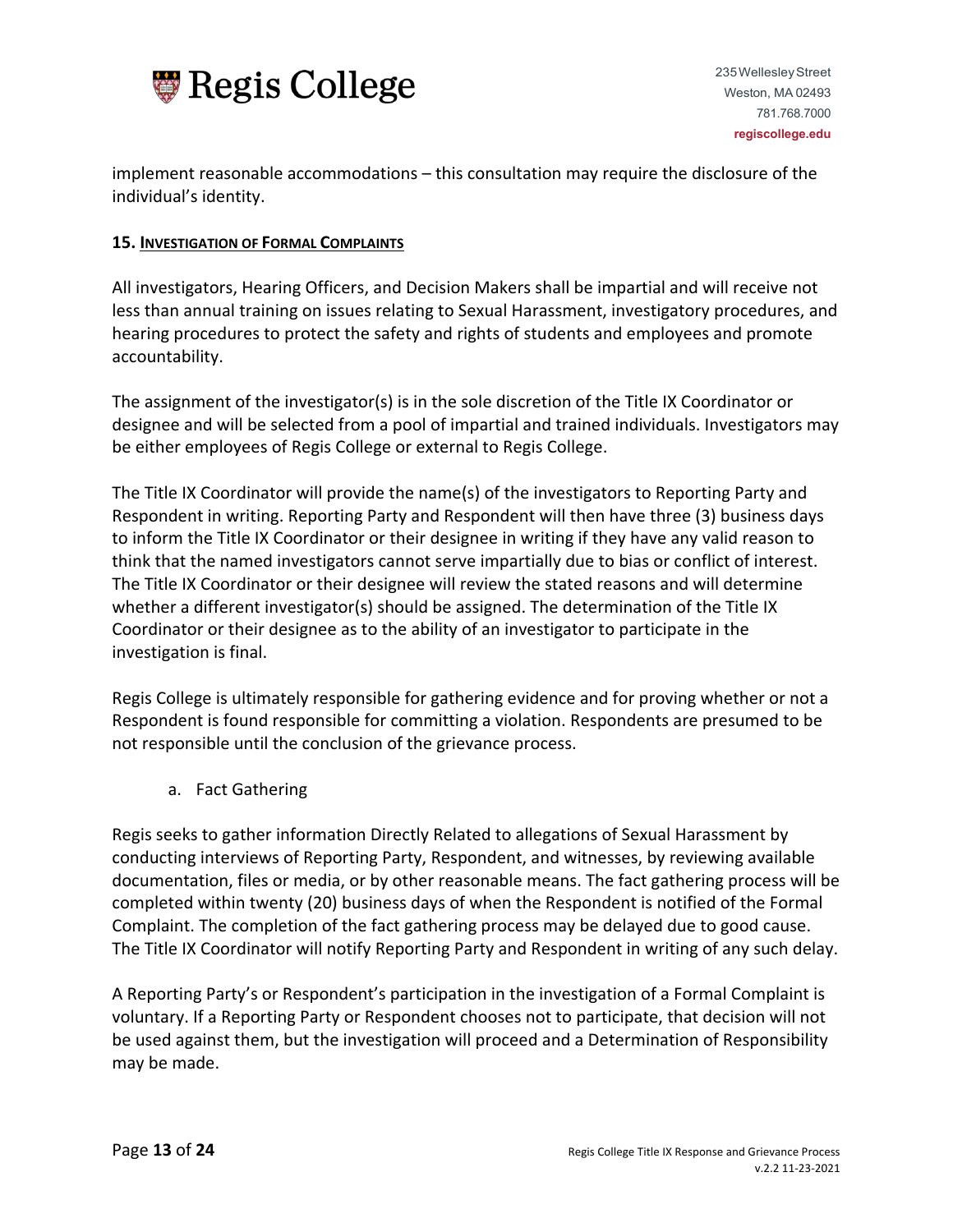

Reporting Party and Respondent will have an equal opportunity to provide information and to suggest witnesses Directly Related to the allegations of Sexual Harassment (whether in support of or against a finding of responsibility), and will be provided a copy of this Title IX Response and Grievance Process.

Reporting Parties, Respondents, or witnesses who knowingly make false statements regarding matters Directly Related or Relevant to reported allegations of Sexual Harassment may be referred to alternative Regis College processes or offices (e.g., the Student Code of Conduct, Human Resources, Faculty Handbook).

b. Advisors

Reporting Party and Respondent will have the same opportunity to have an advisor of their choice present during any grievance procedure, including any related meetings or interviews. Advisors may or may not be an attorney and are permitted during meetings or interviews for the sole purpose of providing support to Reporting Party or Respondent. During an interview, the advisor may not offer any information, respond to any question, or ask any question.

An advisor's role is limited to the functions stated above without regard to the relationship between the advisor and a Reporting Party or Respondent or the status of an advisor outside the investigation and hearing process. The Title IX Coordinator and/or investigators will communicate with the Reporting Party or Respondent and their advisor if they have one. Regis places no limits on a Reporting Party's or Respondent's ability to communicate with their advisor for the purpose of facilitating their participation in the investigation and hearing. Meetings and proceedings may not be significantly delayed on the basis of the availability of an advisor.

During a hearing, advisors play a different role (see below).

c. Access to Information & Investigation Report

The Title IX Coordinator will provide Reporting Party and Respondent and their advisors with equal access to the information gathered during the investigation (e.g., notes from interviews, gathered documents, or media) that is Directly Related to the allegations. Reporting Party and Respondent will have ten (10) business days to review and, if desired, provide a written response to the Directly Related information.

At the conclusion of that period, the Title IX Coordinator or their designee will prepare an Investigation Report that fairly summarizes all information Relevant to the allegations and will provide Reporting Party and Respondent and their advisors or Hearing Advisors (see below) with access to that report. Once issued, Reporting Party and Respondent will have ten (10) business days to review and respond in writing to the Investigation Report prior to the hearing.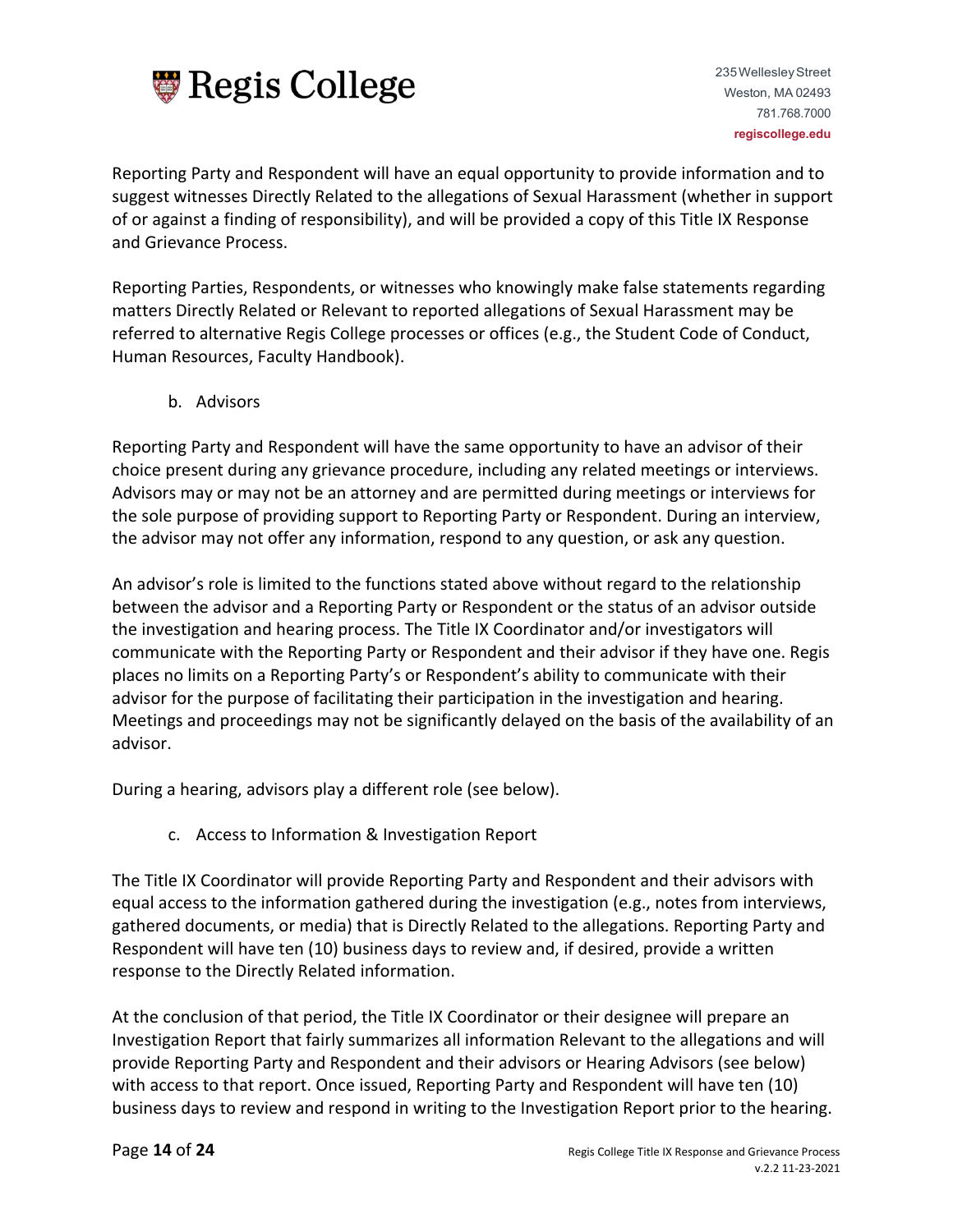

235WellesleyStreet Weston, MA 02493 781.768.7000 **regiscollege.edu**

If Reporting Party or Respondent submits a written response to the Investigation Report, it will be provided to the other party prior to the hearing.

Access to gathered information and the Investigation Report is allowed for the limited purpose of facilitating a Reporting Party's or Respondent's participation in the investigation. Regis strictly prohibits sharing these documents with others in a manner meant to intimidate, threaten, coerce, or retaliate against others for the purpose of interfering with their rights under the Title IX Response and Grievance Process.

## **16. HEARINGS**

The purpose of a hearing is to provide an opportunity for Reporting Party and Respondent to pose questions, and follow up questions, to each other and to Relevant witnesses. All questions must be asked through Reporting Party's or Respondent's Hearing Advisor – at no point may a Reporting Party or Respondent directly ask a question to the individual being questioned.

Hearings may occur in person or, upon the request of a party or at the discretion of Regis, remotely via appropriate technology.

Neither Reporting Party nor Respondent may offer or introduce new documents or witnesses not previously included in the investigation, during the hearing. If new documents or witnesses arise between the completion of the Investigation Report and the hearing date which are Directly Related to the Reporting Party's allegations, a Reporting Party or Respondent must submit them to the Title IX Coordinator who may re-initiate the investigation and update the Investigation Report as needed. In such case, the hearing date will be rescheduled or delayed to accommodate additional investigation.

Hearings will be recorded by audio or audiovisual means. The Hearing Officer will provide the hearing recording to both Reporting Party and Respondent after the hearing.

Both parties will continue to have access to collected information during the hearing.

a. Hearing Officer

The Hearing Officer manages the overall hearing process and may or may not be a Regis College employee. The Decision Maker, if not also acting as the Hearing Officer, will be present during the hearing. The Hearing Officer may pose questions and follow up questions to Reporting Party, Respondent, and any witnesses during a hearing.

b. Prior to Hearing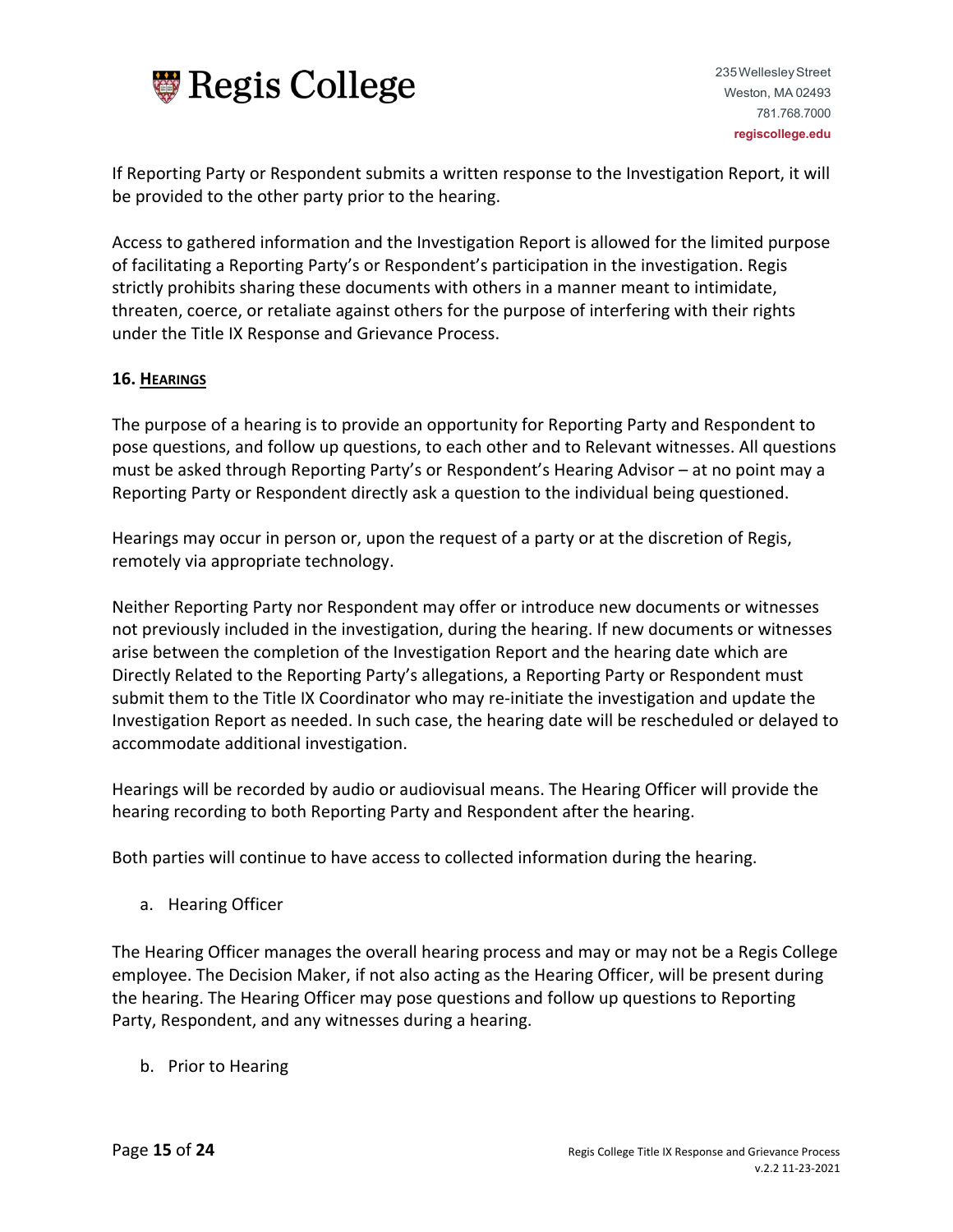

# i. Pre-Hearing Meeting

Prior to the hearing date, the Hearing Officer may call a pre-hearing meeting with the Reporting Party, Respondent, each of their Hearing Advisors, and the Title IX Coordinator. The purpose of this meeting is to review the definition of Relevant and to review hearing process in general, including the role of the Hearing Advisor, the questioning procedure, and conduct expectations.

# ii. Review of Hearing Officer

The Title IX Coordinator will provide the name(s) of the Hearing Officer and Decision Maker to Reporting Party and Respondent in writing. Reporting Party and Respondent will then have three (3) business days to inform the Title IX Coordinator in writing if they have any valid reason to think that the named Hearing Officer or Decision Maker cannot serve impartially due to bias or conflict of interest. The Title IX Coordinator will review the stated reasons and will determine whether a different Hearing Officer or Decision Maker should be assigned. The determination of the Title IX Coordinator as to the ability of Hearing Officer or Decision Maker to participate in the investigation is final.

iii. Intent to Participate

At least ten (10) business days prior to the scheduled hearing, Reporting Party and Respondent must each notify the Title IX Coordinator and Hearing Officer of their intention to participate in the hearing. This notification facilitates scheduling and management of the hearing. Reporting Party or Respondent can change their decision regarding participation at any time.

iv. Selection of Hearing Advisor

At least ten (10) business days prior to the scheduled hearing date, Reporting Party and Respondent must inform the Title IX Coordinator and Hearing Officer of the identity and contact information of their Hearing Advisor or provide notice that they have not selected a Hearing Advisor. This notification allows the Title IX Coordinator to provide the Investigation Report to the Hearing Advisor and allows Regis to obtain a Hearing Advisor for a Reporting Party or Respondent if needed. The Title IX Coordinator or Hearing Officer will inform Reporting Party and Respondent of the identity of the other party's Hearing Advisor.

v. Opening Statements

Reporting Party and Respondent may each prepare an opening statement to be read by Reporting Party or Respondent at the hearing. The purpose of an opening statement is to summarize a Reporting Party or Respondent position based on the Relevant facts summarized in the Investigation Report. If a Reporting Party or Respondent chooses to prepare an opening statement, it must be provided to the Hearing Officer at least ten (10) business days prior to the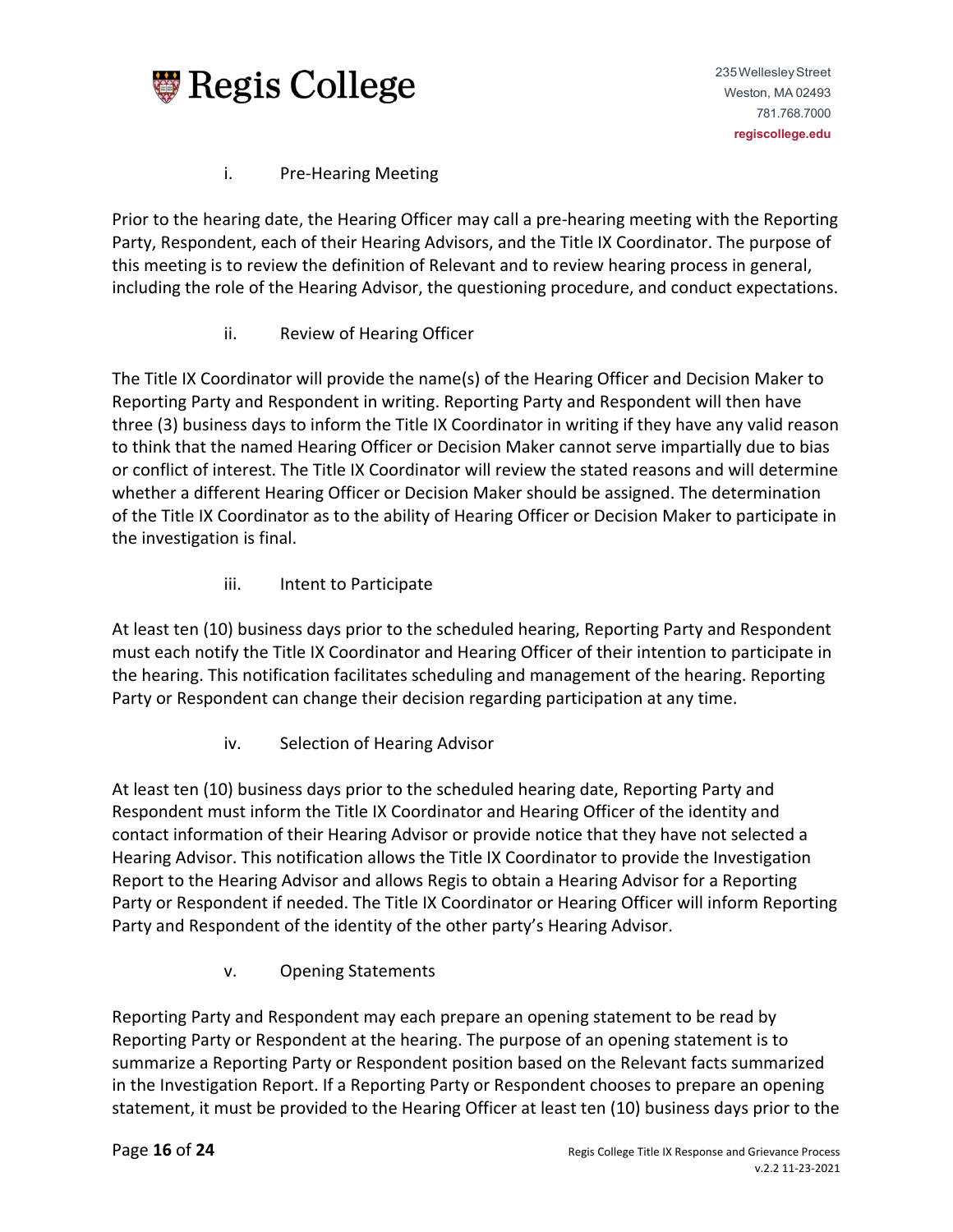

hearing date. The Hearing Officer will review the statement solely for the purpose of making Relevance determinations, at least five (5) business days prior to the hearing.

vi. Witnesses

Reporting Party and Respondent must each notify the Title IX Coordinator and Hearing Officer of the name and contact information for the Relevant witnesses they intend to question during the hearing, if any, at least ten (10) business days prior to the hearing date. This notification allows the Title IX Coordinator or Hearing Officer to inform a witness of the hearing and the hearing process. The Hearing Officer may also identify Relevant witnesses whom the Hearing Officer intends to question during the hearing. Upon receiving witness lists from Reporting Party and Respondent, the Hearing Officer will provide Reporting Party and Respondent a complete list of witnesses to be questioned during the hearing.

vii. Anticipated Questions

Reporting Party and Respondent are encouraged to submit in writing to the Hearing Officer the questions they anticipate asking during the hearing at least five (5) business days prior to the hearing date. The purpose of this submission is to allow the Hearing Officer to evaluate the Relevance of questions in advance.

c. Hearing Participation

An individual (Reporting Party, Respondent, or witness) may choose whether or not to be present at a hearing or to answer questions during a hearing. To the extent permitted by law, if an individual is not present at a hearing or does not answer questions during a hearing, the Decision Maker may nevertheless rely on any Relevant statements made by that individual in making a Determination of Reliability. In arriving at a Determination of Responsibility, the Decision Maker cannot draw an adverse inference about a Reporting Party, Respondent, or witnesses based solely on their absence from the hearing or refusal to answer questions or follow up questions.

d. Hearing Advisors

A Hearing Advisor asks questions of Reporting Party or Respondent and any witnesses during a hearing. Both Reporting Party and Respondent may select a Hearing Advisor of their choice. If a Reporting Party or Respondent does not have a Hearing Advisor, Regis will provide a Hearing Advisor at no cost. A Hearing Advisor's role is limited to the functions described within this Title IX Response and Grievance Process.

A hearing will not occur unless both Reporting Party and Respondent have a Hearing Advisor present.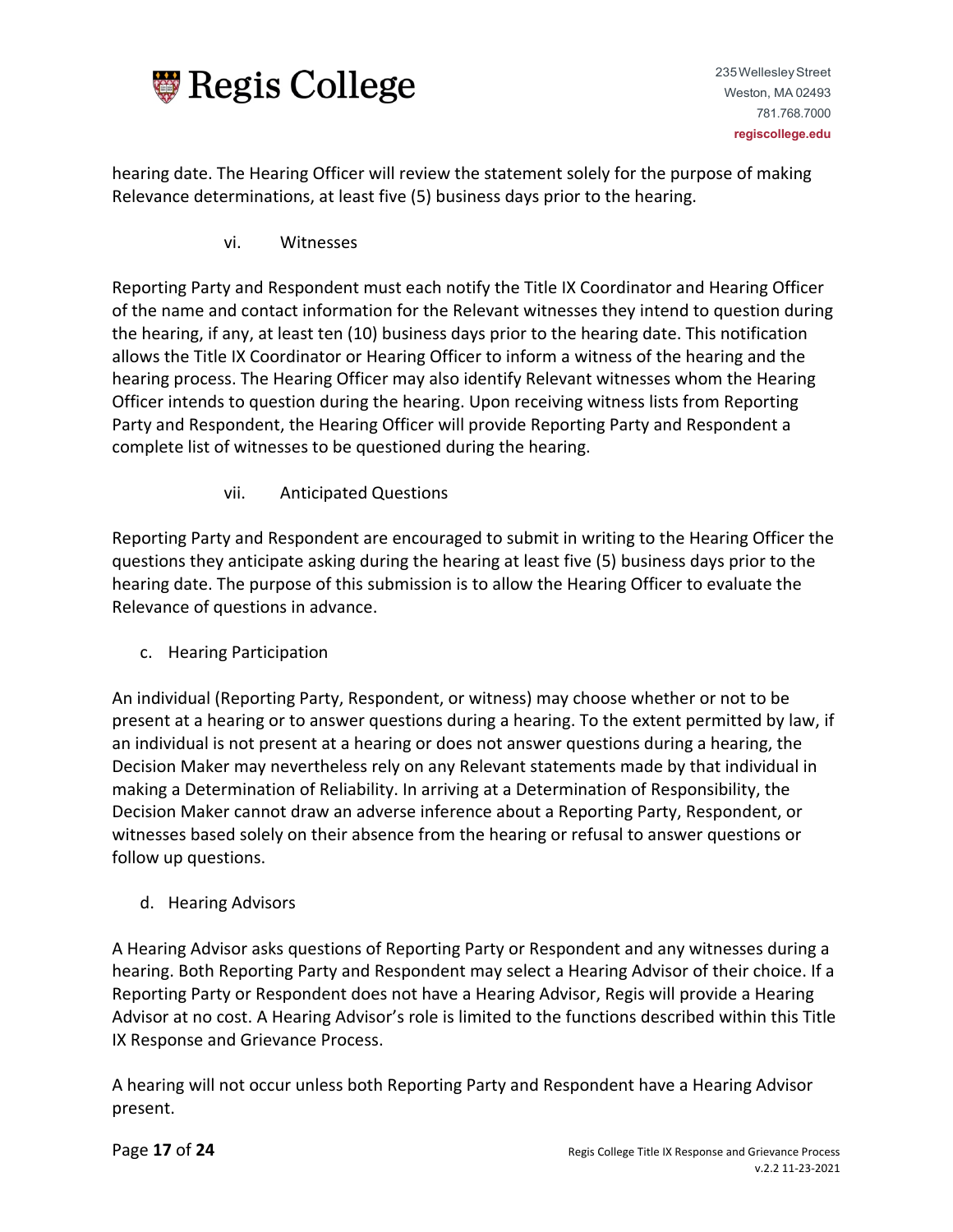

e. Hearing Process

Hearings will proceed according to the following steps:

- i. Hearing Officer begins the recording after notifying all individuals present.
- ii. Hearing Officer summarizes allegation(s) and procedural steps of the investigation.
- iii. Hearing Officer reviews the questioning procedure, see below.
- iv. Reporting Party reads their opening statement, where applicable.
- v. Respondent reads their opening statement, where applicable.
- vi. Questioning of Reporting Party, if participating in questioning.
	- 1. Hearing Officer poses questions and follow up questions.
	- 2. Respondent's Hearing Advisor poses questions and follow up questions.
	- 3. Reporting Party's Hearing Advisor poses questions and follow up questions.
- vii. Questioning of Respondent, if participating in questioning.
	- 1. Hearing Officer poses questions and follow up questions.
	- 2. Reporting Party's Hearing Advisor poses questions and follow up questions.
	- 3. Respondent's Hearing Advisor poses questions and follow up questions
- viii.Questioning of witnesses, if participating.
	- 1. Hearing Officer poses questions and follow up questions.
	- 2. Reporting Party's Hearing Advisor poses questions and follow up questions.
	- 3. Respondent's Hearing Advisor poses questions and follow up questions.
- ix. Hearing Officer concludes the hearing, informs parties of next steps, and stops the recording.
- f. Hearing Advisor Questioning Procedure

Questioning by a Hearing Advisor, including follow up questioning, will occur according to the following steps:

- i. A Hearing Advisor will ask a question of Reporting Party, Respondent, or witness.
- ii. Reporting Party, Respondent, or witness will not answer the question until:
	- 1. Informed by the Hearing Officer that they may answer, or
	- 2. The Hearing Officer determines that the question is not Relevant, see below, and the Reporting Party, Respondent, or witness may not answer.

The time period for each Hearing Advisor to ask questions of a Reporting Party, Respondent, or witness is limited to 45 minutes each. If a Reporting Party or Respondent can show good cause (see below), the Hearing Officer may permit one (1) 15 minute extension.

g. Relevance Determinations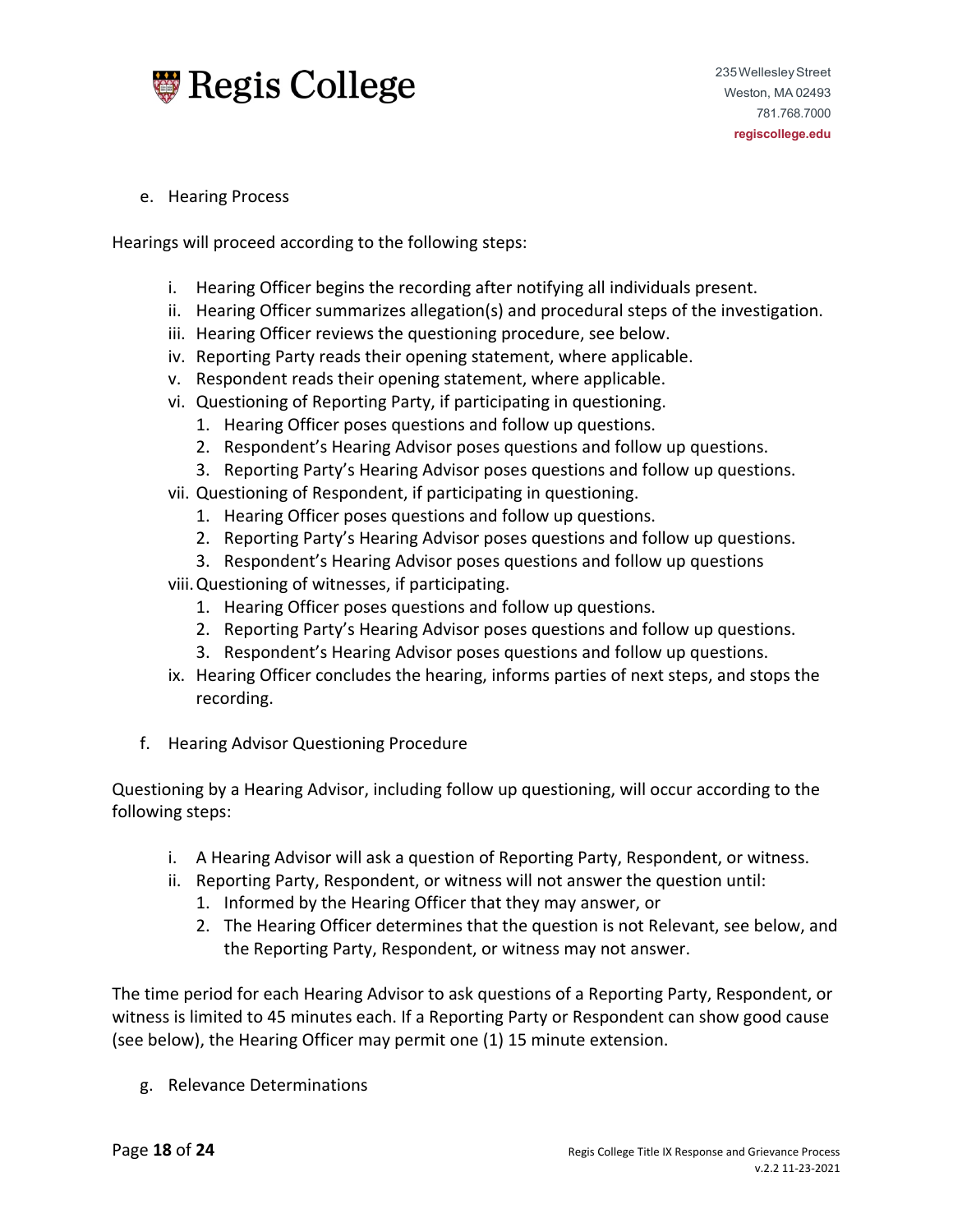

The Hearing Officer will allow only Relevant questions during a hearing.

If the Hearing Officer determines that a question is not Relevant during a hearing, they will provide a brief explanation of that determination. A Reporting Party or Respondent, through their Hearing Advisor, may object to this determination solely for the purposes of Appeal (see below), but the Hearing Officer's determination will stand. A Reporting Party or Respondent, through their Hearing Advisor, may object to a question posed by the Hearing Officer, on the basis of Relevance only, solely for the purposes of appeal (see below).

h. Hearing Conduct

Reporting Party, Respondent, witnesses, and Hearing Advisors must conduct themselves in a respectful and non-abusive manner throughout the hearing. The Hearing Officer has the discretion to issue a warning to any Reporting Party, Respondent, Hearing Advisor, or witness and/or to terminate a hearing at any time with or without a prior warning where any individual fails to conduct themselves in a respectful and non-abusive manner. In such case, the hearing will be rescheduled and continued at a later date. The Hearing Officer has the discretion to require that a Reporting Party or Respondent obtain, or that Regis provide, a new Hearing Advisor for a continued hearing.

When making a Determination of Responsibility, the Decision Maker may not consider a Reporting Party's, Respondent's, or Hearing Advisor's, failure to maintain themselves in a respectful, non-abusive manner during a hearing.

i. Interrupting, Delaying, or Rescheduling a Hearing

Reporting Party or Respondent may request that a hearing, including a hearing in progress, be delayed or rescheduled for good cause. All requests must be made in writing to the Title IX Coordinator and Hearing Officer or raised during a hearing in progress.

Regis will evaluate requests that a hearing be interrupted, delayed, or rescheduled against the need to proceed expeditiously and the need to treat Reporting Party and Respondent equally and fairly in the process.

Regis may, at its own discretion, delay or reschedule a hearing, including a hearing in progress, for good cause. Regis will inform all parties in writing of the delay or rescheduled hearing and the reason for the delay.

#### **17. DETERMINATION OF RESPONSIBILITY**

a. Written Determination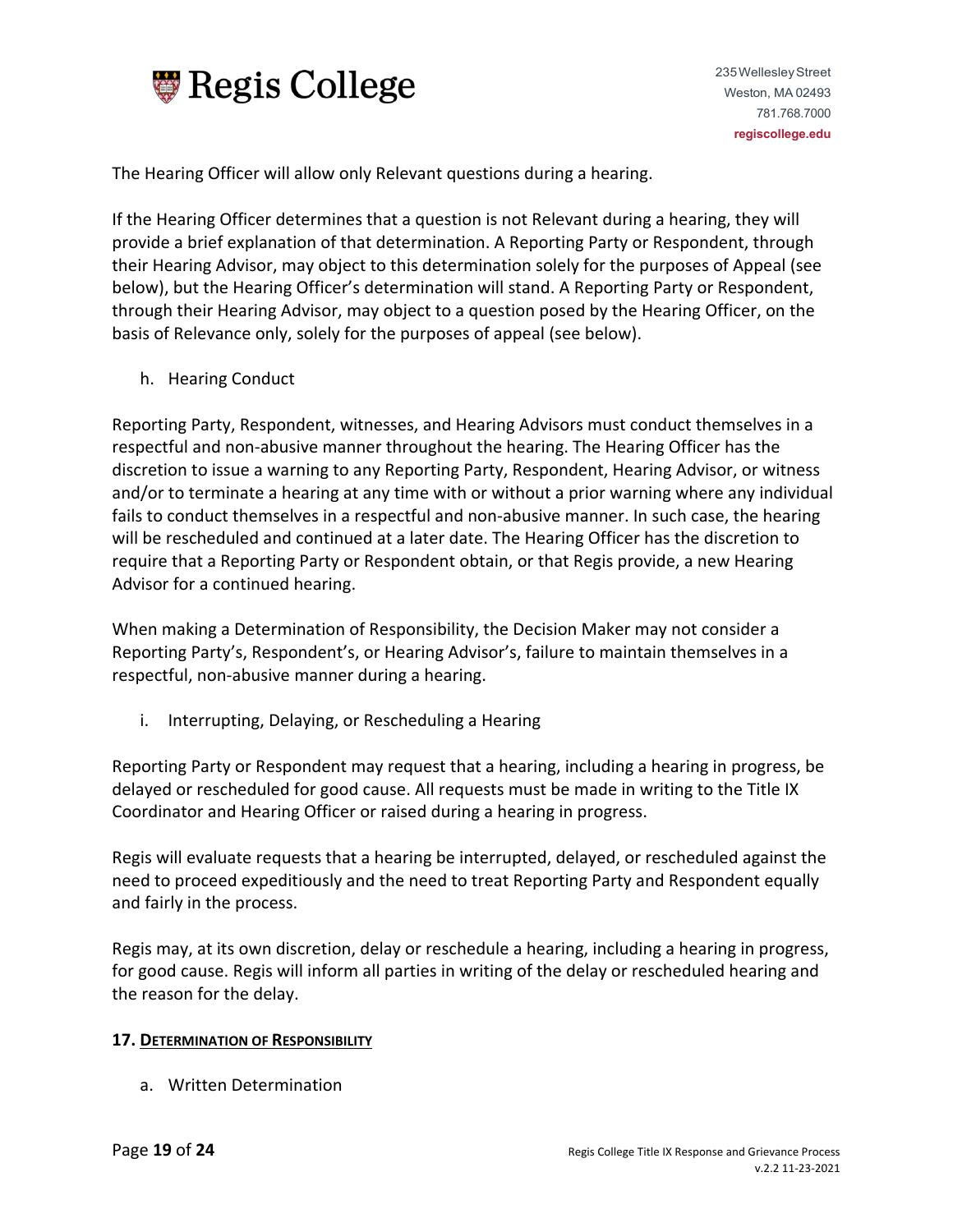

The Decision Maker will issue a written Determination of Responsibility based upon the Relevant information from the Investigation Report and the hearing proceedings using a preponderance of the evidence standard. In other words, more than 50% of the Relevant information would need to indicate that the Respondent's conduct constituted Sexual Harassment as defined above in Section 3. In making a Determination of Responsibility, the Decision Maker may rely upon information, statements, and/or documents that were not subject to questioning during the hearing, so long as they are Relevant.

The written Determination of Responsibility will be issued within fifteen (15) business days of the date that the hearing is concluded, and within seven (7) business days after the final determination has been made, and will include:

- i. A description of the allegations.
- ii. A description of the investigation and hearing process.
- iii. Findings of fact that are supported by Relevant information, both inculpatory and exculpatory, and were subject to questioning during the hearing.
- iv. The applicable definition(s) of Sexual Harassment arising from the allegations.
- v. For each allegation:
	- 1. An objective analysis of the Relevant facts compared to the applicable definition of Sexual Harassment. Any credibility determinations may not be based on a person's status as a Reporting Party, Respondent, or witness.
	- 2. A conclusion of whether or not the Respondent is responsible for engaging in Sexual Harassment.
	- 3. Any sanctions that are imposed.
- vi. An indication of whether Reporting Party will be provided with remedies (nondisciplinary), but without a description of the content of those remedies.
- vii. A description of the Appeals process.
- b. Student Sanctions

The sanctions imposed in a Determination of Responsibility for a student Respondent may include: educational sanctions, no-contact orders, exclusion from Regis property or activities, residence hall suspension, academic suspension, probation, final probation, expulsion.

c. Employee Sanctions

The sanctions imposed in a Determination of Responsibility for an employee (faculty or staff) Respondent may include: training, loss of privileges, a reprimand, personnel actions, suspension, termination of employment and/or dismissal from Regis College.

d. Finalized Determination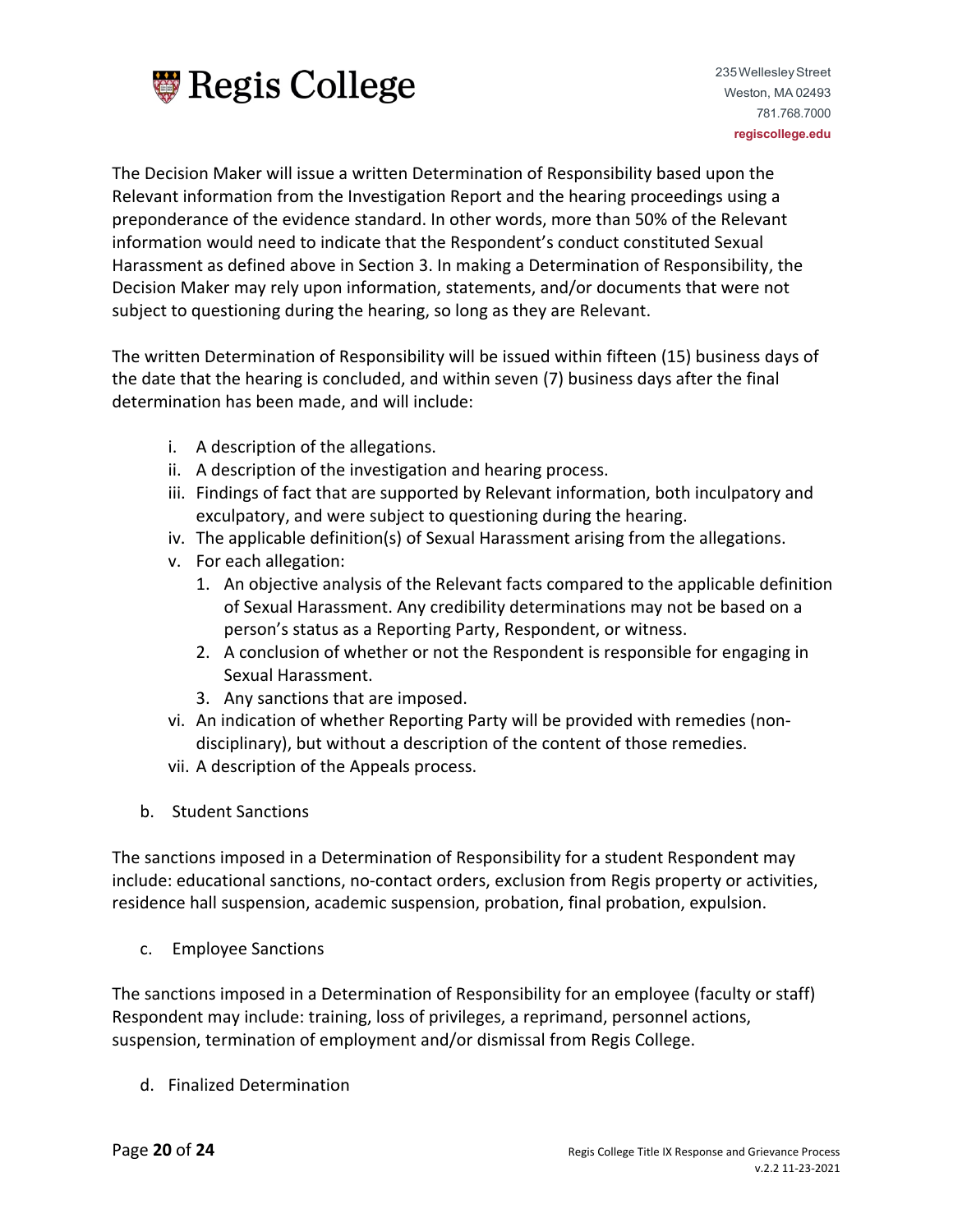

A Determination of Responsibility will become final once either the deadline to request an Appeal has expired or a written determination regarding an Appeal has been issued. Any sanctions imposed will not go into effect until a Determination of Responsibility becomes final. Any Supportive Measures or Emergency Removals will remain in place until a Determination of Responsibility becomes final.

## **18. APPEALS**

a. Bases for Appeals

Reporting Party and Respondent have an equal opportunity to appeal the dismissal of a Formal Complaint, the dismissal of certain allegations within a Formal Complaint, or the Determination of Responsibility. An appeal is possible only on the following bases:

- i. A procedural irregularity that affected the outcome of the matter.
- ii. New evidence that was not reasonably available at the time of the dismissal of a Formal Complaint, the dismissal of allegations within a Formal Complaint, or the Determination of Responsibility that could affect the outcome of the matter.
- iii. An allegation that an official involved in the investigation or hearing (e.g., the Title IX Coordinator, an investigator, the Hearing Officer, or Decision Maker) had a conflict of interest or bias for or against Reporting Parties or Respondents in general or against the Reporting Party or Respondent involved in the matter specifically which affected the outcome of the matter.
- iv. Student Matters Only. That the sanction imposed within a Determination of Responsibility is substantially disproportionate to the underlying conduct and the Respondent's prior Code of Conduct or Title IX violations, if any.

Appeals or portions of appeals relying on any other basis will be dismissed.

b. Appeals of Dismissals of Formal Complaints

To request an appeal of a dismissal of a Formal Complaint or of the dismissal of certain allegations within a Formal Complaint, Reporting Party or Respondent must complete and submit a Request for Title IX Appeal form within three (3) business days of the date of dismissal and submit to 1) the Title IX Coordinator and 2) the Deputy Title IX Coordinator (Students) or the Associate Vice President for Human Resources (Employees). The Title IX Coordinator will notify the non-appealing party that an appeal has been filed.

c. Appeals of a Determination of Responsibility

To request an appeal of a Determination of Responsibility, Reporting Party or Respondent must complete and submit a Request for Title IX Appeal form within three (3) business days of the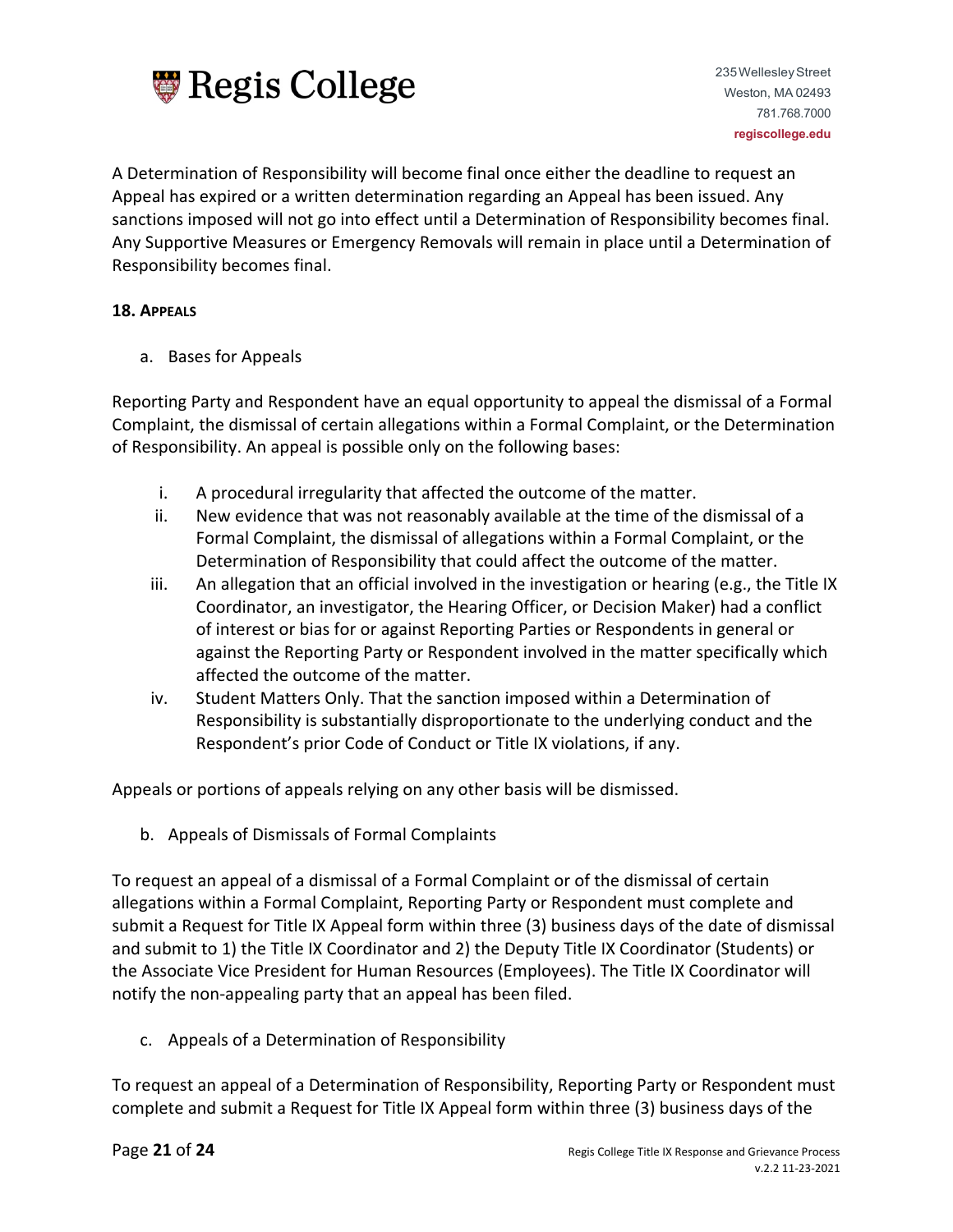

235WellesleyStreet Weston, MA 02493 781.768.7000 **regiscollege.edu**

date of the written Determination of Responsibility or within three (3) business days of the date that the recording of the hearing was made available to Reporting Party and Respondent, whichever is later. The Request for Title IX Appeal form must be submitted to 1) the Title IX Coordinator, 2) the Hearing Officer, and 3) the Decision Maker. The Title IX Coordinator will notify the non-appealing party that an appeal has been filed.

d. Appeals Officer; Review

The Title IX Coordinator will provide the name of the Appeals Officer to Reporting Party and Respondent in writing. Reporting Party and Respondent will then have three (3) business days to inform the Title IX Coordinator in writing if they have any valid reason to think that the named Appeals Officer cannot serve impartially due to bias or conflict of interest. The Title IX Coordinator will review the stated reasons and will determine whether a different Appeals Officer should be assigned. The determination of the Title IX Coordinator as to the ability of Appeals Officer to hear the appeal is final.

An Appeals Officer will review the Request for Title IX Appeal form and issue a written decision within ten (10) business days of the date the Title IX Coordinator submits the appeal form to the Appeals Officer.

If an Appeals Officer grants the appeal, remedies are limited to:

- 1. The initiation of an investigation and hearing process where a Formal Complaint was dismissed in its entirety.
- 2. The initiation of an investigation and hearing process regarding particular allegations where certain allegations of a Formal Complaint were dismissed.
- 3. A re-investigation of Reporting Party's allegations due to a procedural irregularity that affected the outcome.
- 4. A repeated hearing due to a procedural irregularity during the original hearing that affected the outcome.
- 5. For allegations involving students only, a re-evaluation of the imposed sanction by the Decision Maker.

Where an Appeal is based on an allegation of conflict of interest or bias that affected the outcome, as appropriate new personnel will conduct the investigation, re-investigation, or hearing.

If an Appeals Officer denies the Appeal, the dismissal of a Formal Complaint, the dismissal of certain allegations within a Formal Complaint, and/or the Determination of Responsibility will stand. A Reporting Party or Respondent has no further rights to appeal or challenge the outcome of the matter.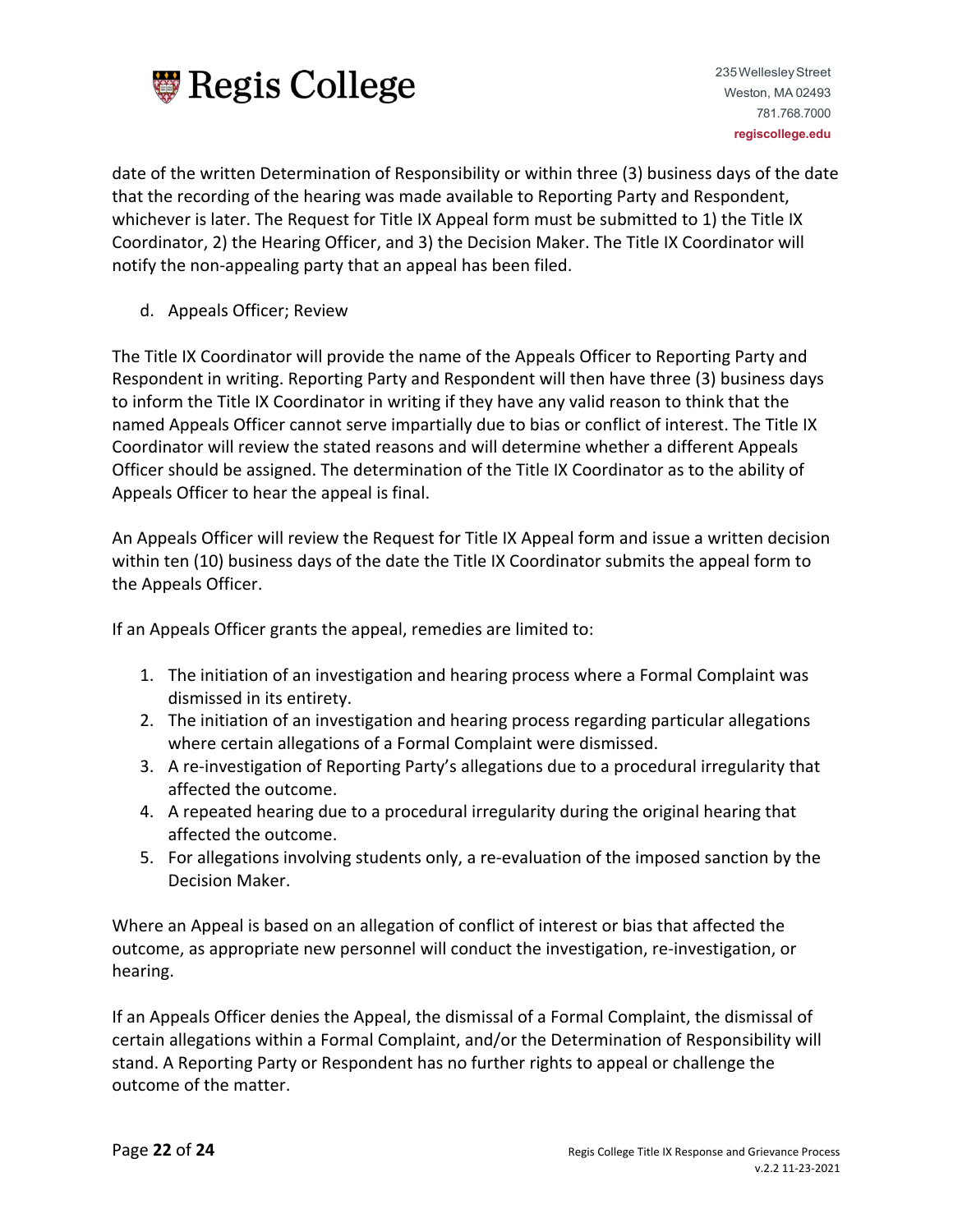

#### **19. MILESTONES**

| Investigation                                                                                                                  |                                                                                                                                                                                                                                                                                                                                                                                        |                                                          |
|--------------------------------------------------------------------------------------------------------------------------------|----------------------------------------------------------------------------------------------------------------------------------------------------------------------------------------------------------------------------------------------------------------------------------------------------------------------------------------------------------------------------------------|----------------------------------------------------------|
| 3 business days prior to<br>investigation activities.<br>20 business days from notice of<br>Formal Complaint to<br>Respondent. | <b>Reporting Party and Respondent</b><br>each have an opportunity to<br>review the names of the<br>assigned investigators and raise<br>any valid reason that the<br>investigators cannot serve<br>impartially due to bias or<br>conflict of interest.<br>Fact gathering stage of<br>investigation is completed. May<br>be delayed for good cause with<br>notice to Reporting Party and | And submit to Title IX<br>Coordinator or their designee. |
|                                                                                                                                | Respondent.                                                                                                                                                                                                                                                                                                                                                                            |                                                          |
| 10 business days from when<br>Title IX Coordinator provides<br>access to Directly Related<br>information.                      | <b>Reporting Party and Respondent</b><br>each have an opportunity to<br>review and provide written<br>response to that information.                                                                                                                                                                                                                                                    | And submit to Title IX<br>Coordinator.                   |
| 10 business days from when<br>Title IX Coordinator provides<br>access to Investigation Report.                                 | Reporting Party and Respondent<br>each have an opportunity to<br>review and provide written<br>response to the Investigation<br>Report.                                                                                                                                                                                                                                                | And submit to Title IX<br>Coordinator.                   |
| <b>Hearing</b>                                                                                                                 |                                                                                                                                                                                                                                                                                                                                                                                        |                                                          |
|                                                                                                                                | <b>Reporting Party and Respondent</b><br>each have an opportunity to<br>provide:                                                                                                                                                                                                                                                                                                       | <u>And submit to:</u>                                    |
| 3 business days after outreach<br>from Title IX Coordinator                                                                    | Any valid reason to that the<br>٠<br>assigned Hearing Officer or<br><b>Decision Maker cannot</b><br>serve impartially due to bias<br>or conflict of interest.                                                                                                                                                                                                                          | Title IX Coordinator.                                    |
| 10 business days prior to<br>hearing date.                                                                                     | Notice regarding intention<br>$\bullet$<br>to participate in hearing.<br>The name and contact<br>information of their Hearing<br>Advisor.<br>An opening statement<br>(optional).<br>The name and contact<br>information of any                                                                                                                                                         | Hearing Officer.                                         |